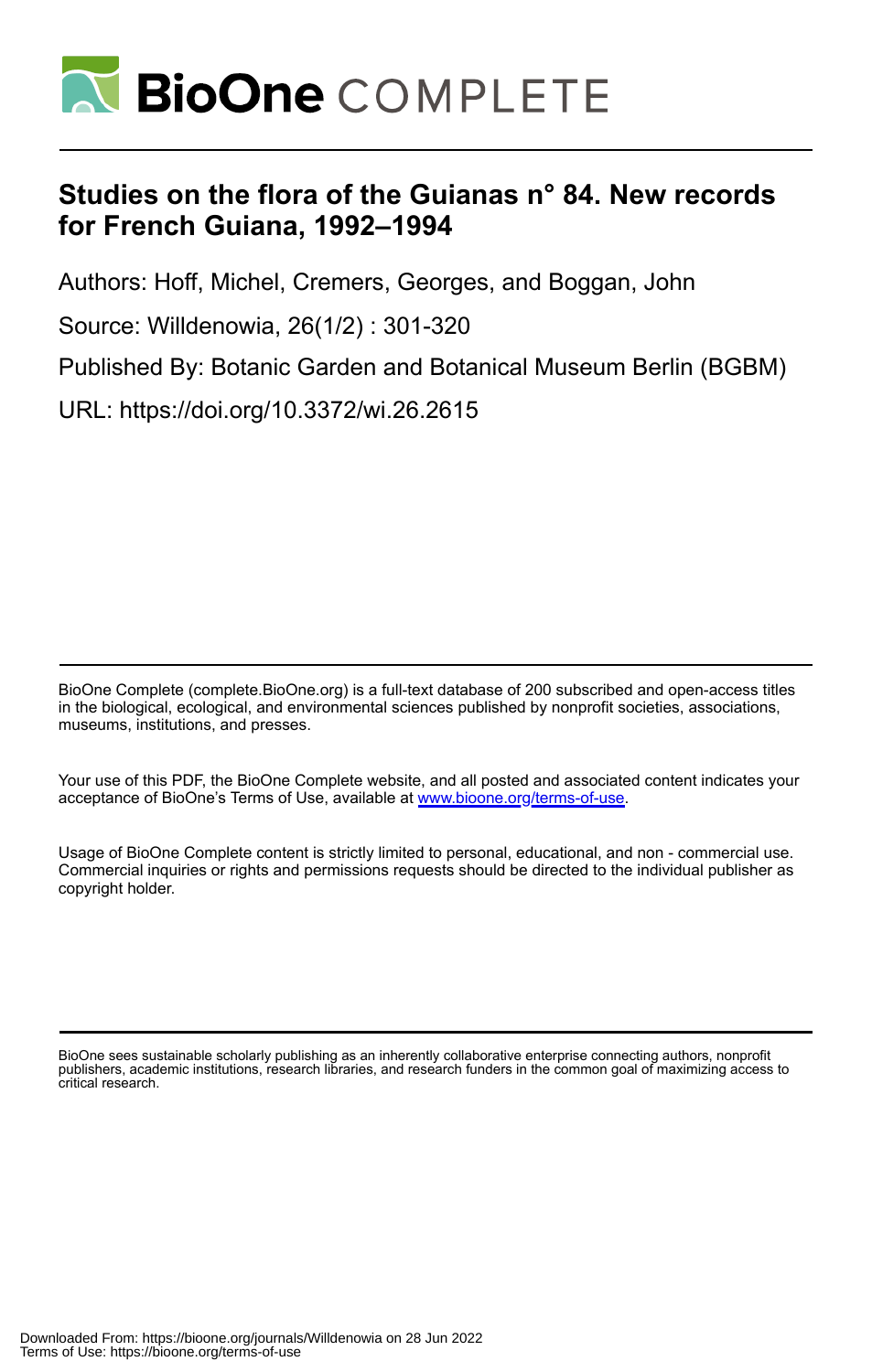## MICHEL HOFF, GEORGES CREMERS, JOHN BOGGAN

## **Studies on the flora of the Guianas no 84. New records for French Guiana, 1992–1994**

#### **Abstract**

Hoff, M., Cremers, G., Boggan, J.: Studies on the flora of the Guianas nº 84. New records for French Guiana, 1992–1994. − Willdenowia 26: 301−320. 1996. − ISSN 0511−9618.

The species richness of French Guiana is still imperfectly known. Based on an analysis of the entries in the 'Flora of French Guiana database', AUBLET, and the comparison with the checklist for the Guianas edited in 1992, its known flora grew richer within three years, from 1992 to 1994, by 308 new species and infraspecific taxa, i. e. at a rate of 5.9%. At present, the known flora of French Guiana consists of 5206 species and infraspecific taxa of higher plants (3662 dicotyledons, 1187 monocotyledons, 353 pteridophytes and 4 gymnosperms). The new records for French Guiana comprise 117 taxa already recorded from Surinam and/or Guyana, 92 taxa new for the three Guianas, 39 taxa new to science, 37 formerly doubtful and now confirmed records of taxa, and 23 new records of taxa of uncertain status. The vast majority of the new records is based on material collected within the last 30 years; two thirds come from the dense lowland forests, 60 % are trees, 30 % lianas and epiphytes, 10% terrestrial herbaceous plants.

#### **Introduction**

It is difficult to measure the species richness of a tropical region. The list of taxa is continually changing as a result of new gatherings, the discovery of species new to science, new taxonomic concepts, and of previous determinations becoming invalid. The aim of this study is to report the additions to the "Checklist of the plants of the Guianas (Guyana, Surinam, French Guiana)" (Boggan & al. 1992) for French Guiana during the years 1992–1994, to quantifiy these changes in the flora of a fairly well known region during such a short space of time, and to analyse their origins.

The checklist of the Guianas (Boggan  $\&$  al. 1992) lists the plants found in the three Guianas until January 1st 1992. By that time, 4899 species and infraspecific taxa of higher plants were catalogued (3421 dicotyledons, 1126 monocotyledons, 338 pteridophytes and 4 gymnosperms). Since January 1st 1992, c. 14 500 newly determinated or revised collections made it possible to identify additional 308 species and infraspecific taxa new or now confirmed for French Guiana.

#### **Material and methods**

The herbarium specimens of French Guiana have been recorded in the data base called "AU-BLET" (Hoff & al. 1989). At present, the data base contains about  $86\%$  of all collections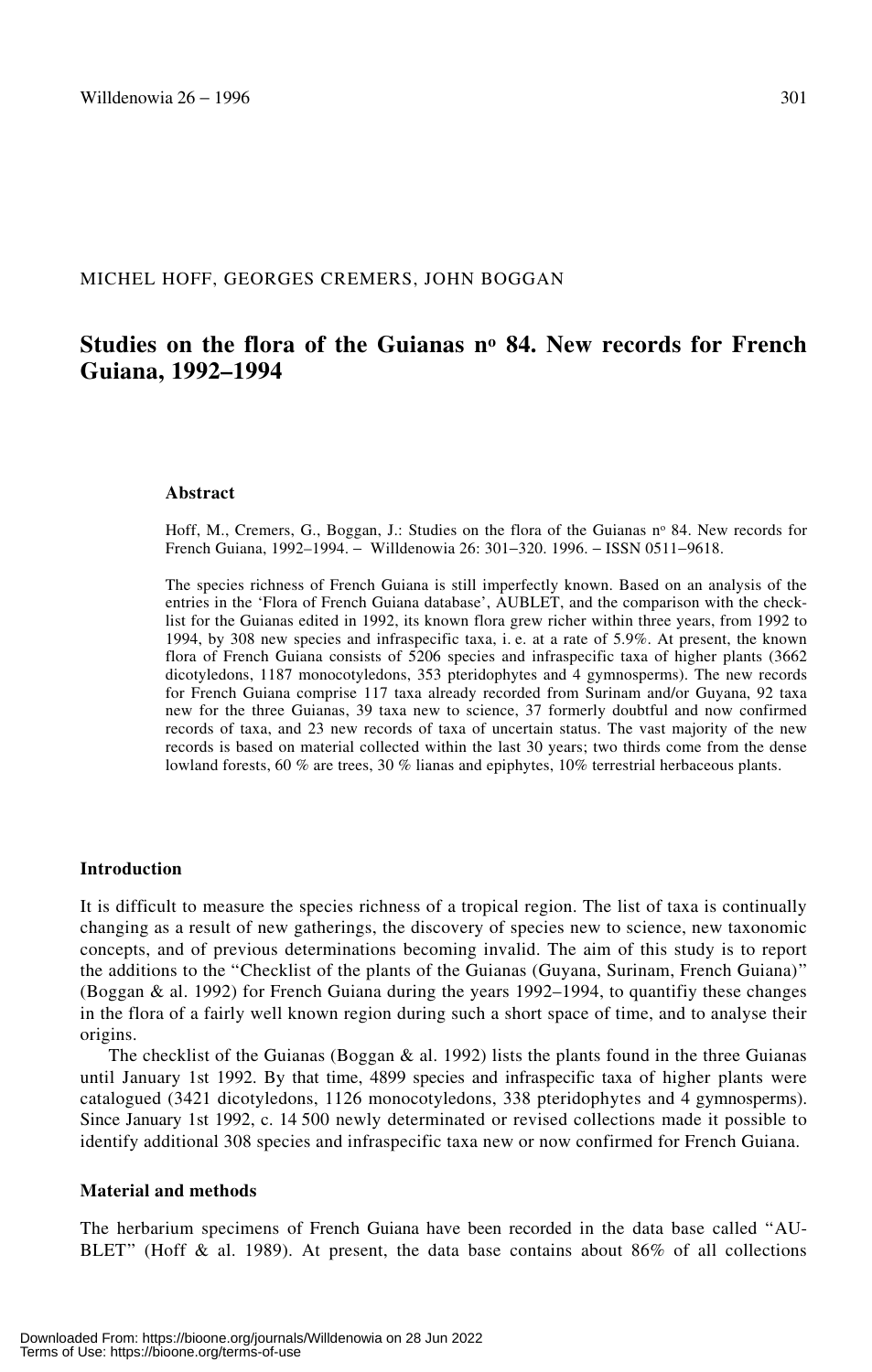gathered in French Guiana since 1762, i. e. about 123 000 of a total of 142 000 collections (Hoff, in press). The entry for each collection contains (a) the name of the collector, (b) the collection number, (c) the name of the taxon, (d) the year of collecting, (e) the name of the determinator, (f) the year of the determination.

Data on new collections, which are permanently being entered, come from three sources: (a) new collections gathered in French Guiana, (b) collections recorded in the botanists' field books and in various archives, (c) collections quoted in taxonomic and floristic literature.

About 96 759 or 79 % of all the collections in the data base were determined at least as far as the species level in 1995. New determinations are constantly being entered in the data base. They have various origins: (a) determinations made by the botanists of the Cayenne herbarium (CAY) and by visiting specialists, (b) lists of determinations received at CAY, (c) exchange between data bases, mainly with the New York Botanical Garden herbarium (NY), (d) taxonomic publications, (e) florae and particularly the "Flora of the Guianas".

A first list of all the catalogued taxa from French Guiana was extracted from the †AU-BLET" data base in 1991 for the compilation of the "Checklist of the plants of the Guianas" (Boggan & al. 1992).

Between 1992 and 1994, 14 475 new determinations were made and entered in the data base. Of these, 9607 concern collections made before 1992 and being either confirmations or alterations of previous determinations, whereas 4868 concern collections determined at least to the species level out of a total of 7727 new gatherings made between 1992 and 1994.

In order to ascertain the actual number of new records for the flora of French Guiana between 1992 and 1994, two complementary examinations were carried out:

(1) The names of all taxa collected or determined between 1992 and 1994 were extracted from the data base. This output of 2832 names was compared to the 'Flora of the Guianas Checklist' (Boggan & al. 1992) and the already quoted names were removed. As a result of this additive approach 382 taxa not listed in Boggan & al. (1992) were identified.

(2) The names of all taxa entered into the data base before 1th January 1992 were extracted from the data base, i. e. 4899 names. Then all names of taxa present in the data base at the end of 1994 were extracted and compared to the first list. As a result of this substractive approach a new list of 280 taxa known from French Guiana at the end of 1994 but not at the beginning of 1992 was created. This list was used to extract the corresponding herbarium specimens from the data base.

Both lists together contained about 400 different names of which more than 2/3 were common to both lists. All these names of taxa were compared to Boggan  $\&$  al. (1992), to the fascicles of the "Flora of the Guianas", i. e. Berg (1992), Cowan & Lindeman (1989), Grimes (1992), Jansen-Jacobs (1988), Judziewicz (1990), Maas (1985), Maas & Maas-van de Kamer (1989), Mori & Prance (1993), Prance (1986), Wurdack & al., (1993), to the †Taxonomic inventory of French Guiana" (Cremers & Hoff 1990, 1992, 1993, 1994), furthermore to Cremers & al. (1994), Descoings (1991, 1994), Leuenberger (1987), and Poncy (1985). In this way nearly 92 names have been eliminated, because they turned out to be synonyms not quoted in works related to French Guiana, or preliminary determinations (such as 'aff.' and 'cf.') that have not been confirmed subsequently. A number of identifications obviously representing still unpublished determinations, however, have not been excluded.

## **Results**

On the whole, nearly 700 collections made it possible to identify 308 species and infraspecific taxa not listed by Boggan  $\&$  al. (1992) for French Guiana. A quarter or 74 of the new taxa originate from 120 collections gathered between 1992 and 1994; 12 records of doubtful taxa are also based on new collections. 5 new records originate from collections of the 18th and the 19th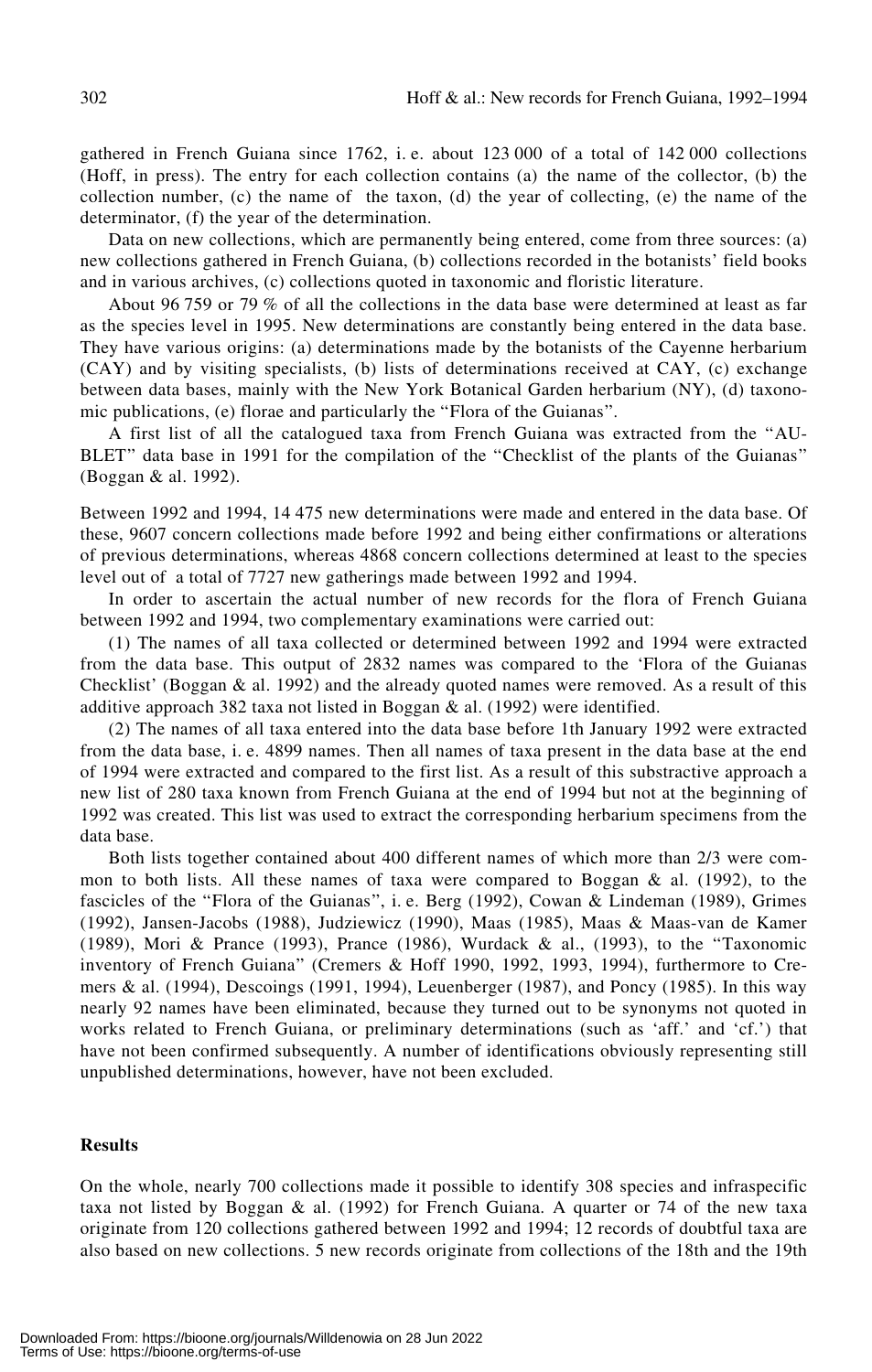## Willdenowia 26 − 1996  $303$

| Taxa                           | Dicot. | Monocot. | Pterido.                    | Total |
|--------------------------------|--------|----------|-----------------------------|-------|
| new to science                 | 24     | 15       | 0                           | 39    |
| new to the Guianas             | 71     | 13       | 8                           | 92    |
| new to French Guiana           | 92     | 22       | 3                           | 117   |
| confirmed for French<br>Guiana | 29     | 7        |                             | 37    |
| Doubtful taxa                  | 14     |          | $\mathcal{D}_{\mathcal{A}}$ | 23    |
| Total                          | 230    | 64       | 14                          | 308   |

Tab. 1. Origin of the new records for French Guiana 1992–1994.

century, but the great majority of the new records comes from 500 collections made between 1965 and 1991.

One third of these almost 700 collections come from the Saül area, between 5 % and 10 % each come from the Cayenne area, the Arataye-Nouragues area, the Piste de Saint-Elie Station, and the Montagnes Bellevue de l'Inini. The others were gathered on the Oyapock river and at Trois-Sauts, at the Monts Atachi-Bakka, the Monts Bakra and the Montagnes de la Trinité.

The ecological origins of the collections are less varied. 3/4 come from lowland forests, less than 10 % from the inselbergs and less than 5 % from secondary formations and the savannahs.

About 60 % of the new records are trees, 30 % are epiphytes and lianas, and 10 % are terrestrial herbaceous plants.

Compared to Boggan  $\&$  al. (1992), the known flora of French Guiana grew richer within the three years 1992–1994 by 308 species and infraspecific taxa, thus at a rate of 5.9  $\%$ , i.e. at a rate of almost 2 % per year on average.

The new records are of different origins (Tab. 1):

- − most taxa (117) have been known already from Surinam and/or Guyana but not from French Guiana
- − nearly 1/3 of the taxa (92), are new records for the three Guianas but are known already from neighbouring countries (included are also more than a dozen cultivated species omitted by Boggan & al. 1992).
- − more than 12 % of the taxa (39) are new to science (in two case, i .e. *Pachira dolichocalyx* and *Simaba morettii*, the taxa were described already in 1983, but omitted by Boggan & al. 1992)
- − another c. 12 % of the taxa (37) represent former doubtful records which have meanwhile been confirmed for French Guiana
- − 23 of the additions to the flora of French Guiana concern doubtful taxa or records, i. e. the taxa are either not accepted by some specialists, or not present in the Guianas according to some authorities, or the determinations are doubtful.

## **The new records for French Guiana 1992–1994**

#### *Pteridophyta*

#### *Aspleniaceae*

*Asplenium sessilifolium* Desv. − Herb. Jussieu 1265 (det.: Stolze, R.G. 1993). − New to the Guianas.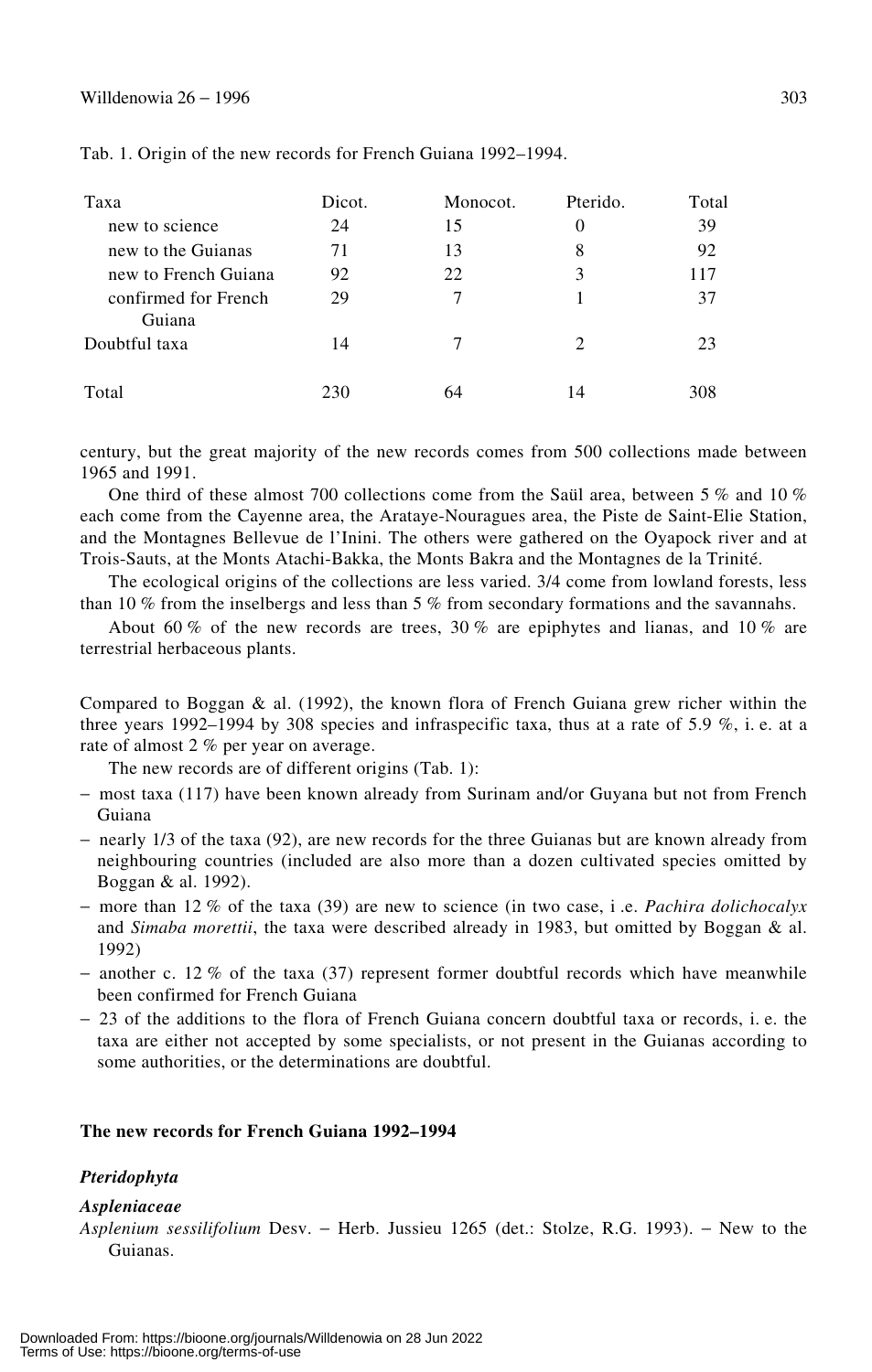#### *Dennstaedtiaceae*

*Odontosoria fumarioides* (Sw.) J. Sm. − *Prévost, M.F. & Grenand, P. 1000* (det.: Rohwer, J.G. 1993). – New to the Guianas.

## *Dryopteridaceae*

*Gymnogramma flexuosa* Desv. − *Cremers, G. 12808* (det.: Cremers, G. 1992). − New to the Guianas.

## *Grammitidaceae*

- *Enterosora campbellii* Baker subsp. *campbellii* − *Cremers, G. & al. 10325* (det.: Lellinger, D.B. 1992). – New to the Guianas.
- *Grammitis flabelliformis* (Poir.) F. Morton − *Cremers, G. & al. 10248* (det.: Lellinger, D.B. 1992) (≡ *Melpomene flabelliformis* (Poir.) A.R. Sm. & R.C. Moran). – Guyana, new to French Guiana.

## *Lomariopsidaceae*

- *Elaphoglossum latifolium* (Sw.) J. Sm. − *Mori, S.A. & al. 21544* (det.: Mickel, J.T. 1993). − New to the Guianas.
- *E. longicaudatum* Mickel − *Mori, S.A. & al. 21568* (det.: Mickel, J.T. 1993). − New to the Guianas.

## *Lycopodiaceae*

- *Huperzia killipii* (Herter) B. Øllg. − *Cremers, G. & al. 9030; Feuillet, C. 3863; Granville, J.J. de 1097* (Øllgaard, B. 1994). – New to the Guianas.
- *H. linifolia* var. *jenmanii* (Underw. & Lloyd) B. Øllg. & Win − *Hallé, F. 724* (det.: Øllgaard, B. 1994). – New to the Guianas.

## *Polypodiaceae*

- *Phlebodium pseudoaureum* (Cav.) Lellinger *Cremers, G. & al. 10239* (det.: Lellinger, D.B. 1992). – Doubtful, probably *Phlebodium aureum* var. *araneosum* (Martens & Galeotti) L.D. Gomez (≡ *Phlebodium araneosum* (Martens & Galeotti) Mickel & Beitel).
- *Polypodium sororium* Humb. & Bonpl. ex Willd. − *Granville, J.J. de & Cremers, G. 11778; Granville, J.J. de & al. 12130* (det.: Cremers, G. 1993). − Doubtful, probably confusion with *Polypodium dissimile* L. or *Polypodium dulce* Poir.

## *Pteridaceae*

*Pteris deflexa* Link − *Cremers, G. & al. 12993* (det.: Cremers, G. 1993); *Granville, J.J. de 11672* (det.: Granville, J.J. de 1992). – Guyana, Surinam, confirmed for French Guiana.

#### *Selaginellaceae*

- *Selaginella seemannii* Baker − *Cremers, G. & al. 10295* (det.: Lellinger, D.B. 1992). − Surinam, new to French Guiana.
- *S. tuberculata* Spruce ex Baker − *Mori, S.A. & al. 23759* (det.: Mori, S.A. 1994); *Mori S.A. & al. 23256* (det.: Valdespino, I.A. 1994). − Guyana, Surinam, new to French Guiana.

#### *Spermatophyta*

#### *Dicotyledoneae*

## *Amaranthaceae*

*Alternanthera crucis* (Moq.) Bold. − *Le Goff, A. 75, 186* (det.: Le Goff, A. 1992). − New to the Guianas.

## *Anacardiaceae*

*Spondias purpurea* L. − *Capus, F. 35* (det.: Mitchell, J.D. 1992); *Sagot, P.A. s. n.* (det.: Mitchell, J.D. 1994). − Cultivated (vicinity of Saül), new to the Guianas.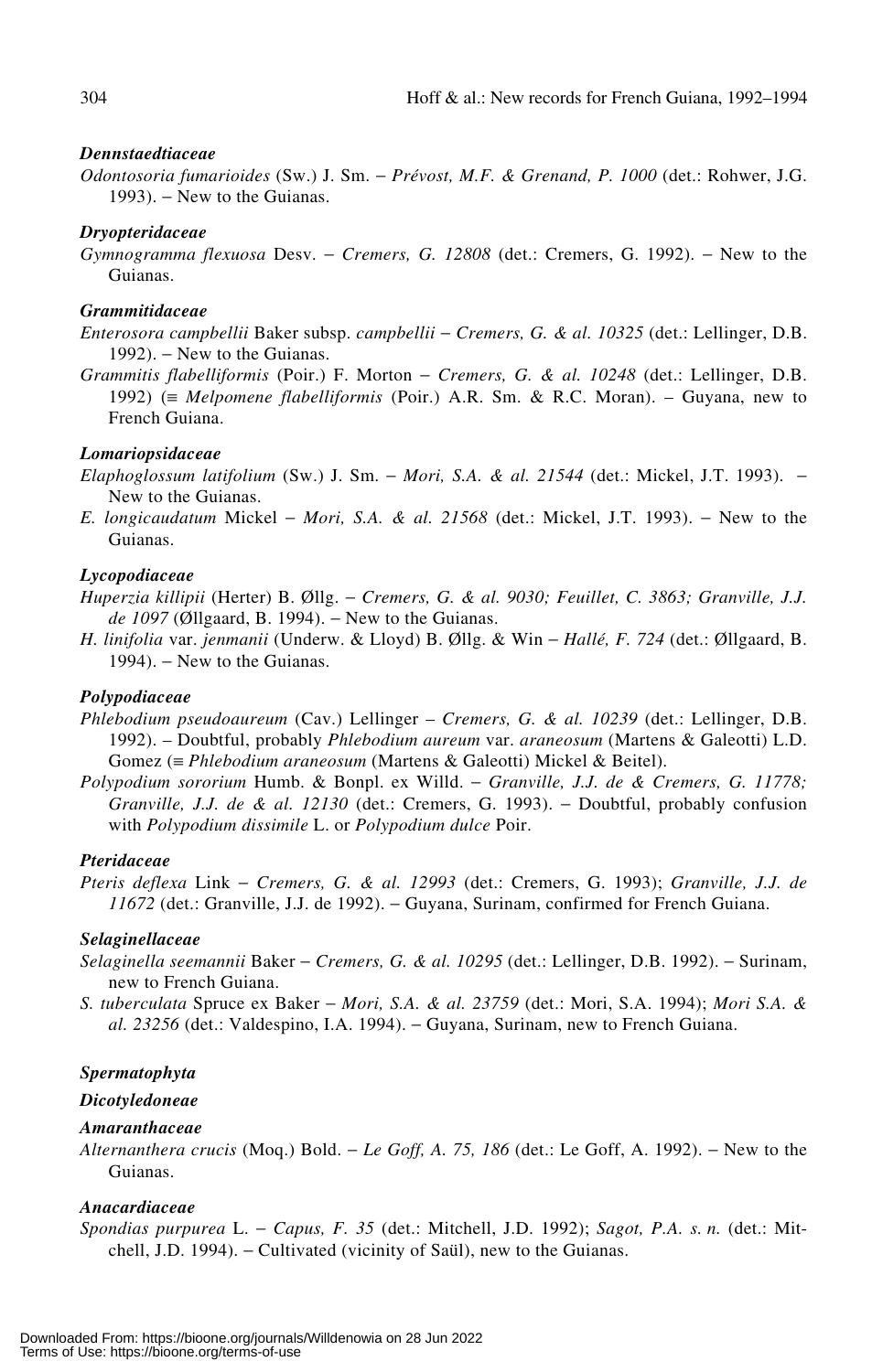#### *Annonaceae*

- *Duguetia amplexifolia* R.E. Fr. − *Mori, S.A. & al. 21659* (det.: Maas, P.J.M. 1993). − Surinam, new to French Guiana.
- *Guatteria conspicua* R.E. Fr. − *Bordenave, B. 405* (det.: Bordenave, B. 1992). − Guyana, Surinam, new to French Guiana.
- *Unonopsis glaucopetala* R.E. Fr. − *Fleury, M. 837; Sabatier, D. & Prévost, M.F. 3096, 3308* (det.: Maas, P.J.M. 1992). − Guyana, Surinam, new to French Guiana.
- *Xylopia nervosa* (R.E. Fr.) Maas − *Grenand, P. 10; Grenand, P. & Prévost, M.F. 1999; Prévost, M.F. 700, 1873* (det.: Maas, P.J.M. 1992). − New to the Guianas.

#### *Apocynaceae*

- *Malouetia gracilis* (Benth.) A. DC. − *Chapuis, J. 15* (det.: Granville, J.J. de 1994). − Doubtful, unverified name according to Allorge in Boggan & al. (1992).
- *M. tamaquarina* var. *minor* A. DC. *Bordenave*, *B.* 370 (det.: Bordenave, B. 1992). New to French Guiana.

## *Aquifoliaceae*

*Ilex inundata* Poepp. ex Reissek − *Sabatier, D. & al. 2267* (det.: Punt, W. 1992). − Surinam, new to French Guiana.

## *Asteraceae*

*Elephantopus carolinianus* Willd. − *Albertini, S. 99* (det.: Albertini, S. 1994). − Doubtful according to V. Funk & H. Robinson in Boggan & al. (1992), probably *Elephantopus mollis* Kunth

*Fleischmannia microstemon* (Cass.) R. King & H. Rob. − *Riéra, B. 1706* (det.: Robinson, H.E. 1992). − Surinam, new to French Guiana.

## *Bignoniaceae*

*Kigelia africana* (Lam.) Benth. − *Bordenave, B. 760* (Bordenave, B. 1994). − Cultivated, new to the Guianas.

## *Bombacaceae*

*Ochroma lagopus* Sw. – *Loubry, D. 1927* (det.: Loubry D. 1994). – New to the Guianas.

- *Pachira dolichocalyx* A. Robyns in Bull. Jard. Bot. Nat. Belg. 58: 535. 1988. − *Prévost, M.F. 840* (det.: Robyns, A. 1988); *Purwanto, Y. 269* (det.: Prévost, M.F. 1994). − New to science, endemic to French Guiana.
- *Quararibea turbinata* Poir. − *Billiet & Jadin 5774* (det.: Cremers, G. 1993). − Doubtful according to L.J. Door in Boggan & al. (1992).

#### *Brassicaceae*

*Rorippa nasturtium-aquaticum* (L.) Hayek − *Mori, S.A. & al. 22078* (det.: Al-Shehbaz, I. 1993). − New to the Guianas.

#### *Burseraceae*

- *Protium demerarense* Sw. − *Mori & al. 24025* (det.: Daly D.C. 1994); *Acevedo-Rodriguez, P. & al. 4995* (det.: Daly, D.C. 1993); *Prévost, M.F. 236* (det.: Daly, D.C. 1992). − Guyana, confirmed for French Guiana.
- *P. occultum* Daly in Bol. Mus. Poraense Emilio Goeldi, N. S., Bot. **7:** 253. 1991. − *Mori, S.A. & al.* 22719, 22826 (det.: Daly, D.C. 1992). – New to science.

## *Cactaceae*

*Hylocereus triangularis* (L.) Britton & Rose − *Bordenave, B. 514* (det.: Bordenave, B. 1994); *Hoff, M. 7605* (det.: Cremers, G. 1992); *Le Goff, A. & Hoff, M. 165* (det.: Le Goff, A. 1992). − Doubtful, must be confirmed with the flowers.

#### *Caesalpiniaceae*

*Bauhinia outimouta* Aubl. − *Mori, S.A. & al. 22747* (det.: Barneby, R.C. 1993); *Mori, S.A. & al.*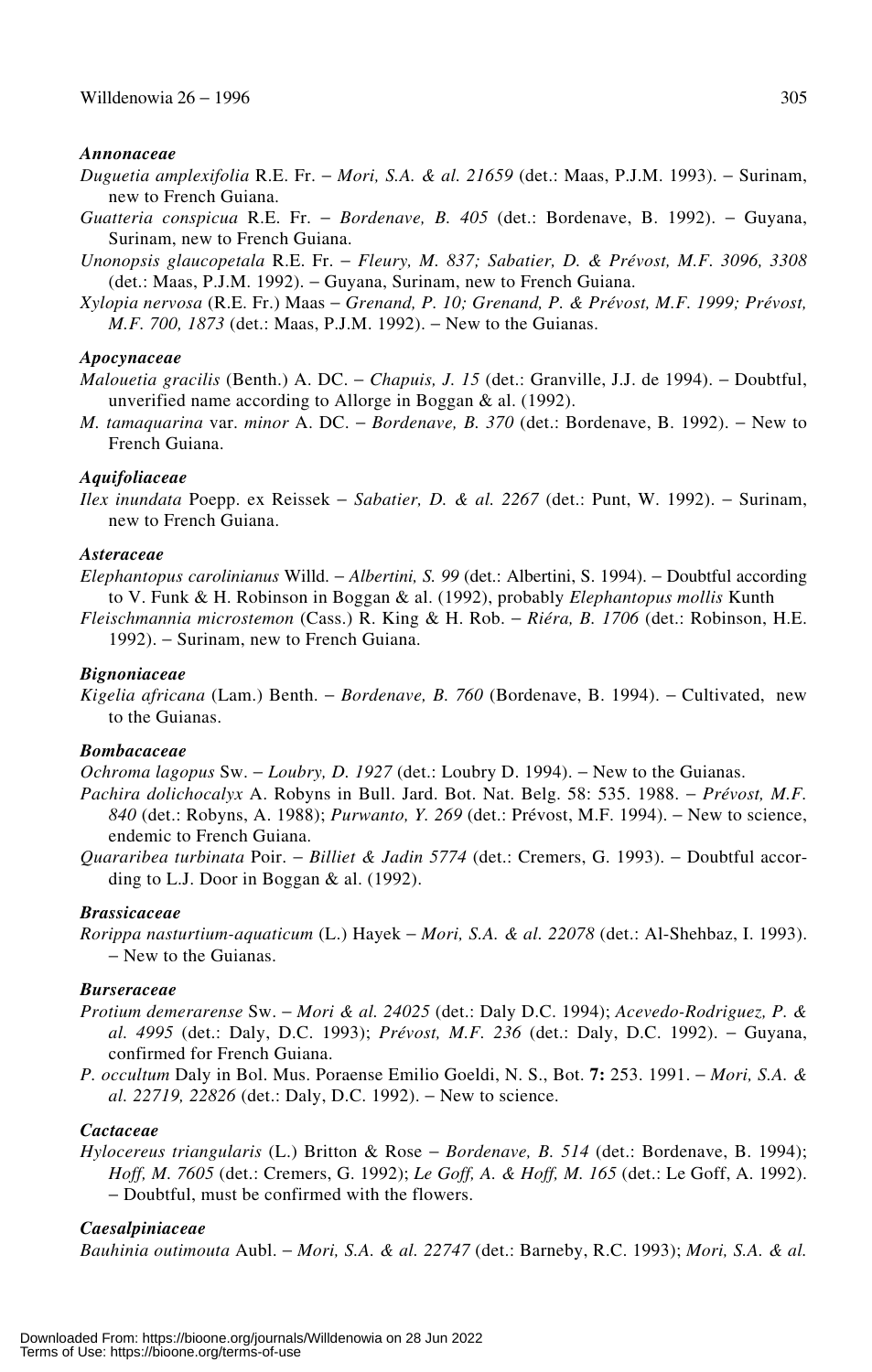*23559* (det.: Barneby, R.C. 1994); *Mori, S.A. & al. 23626* (det.: Mori, S.A. 1994). − Species recently rediscovered, omitted by Boggan & al. (1992).

- *B. surinamensis* Amshoff − *Mori, S.A. & al. 20864, 22647* (det.: Gracie, C.A. 1992). − Guyana, Surinam, new to French Guiana.
- *Cassia fistula* L. − *Cremers, G. 13248* (det.: Cremers, G. 1993). − Cultivated, confirmed for French Guiana.
- *Dimorphandra macrostachya* subsp. *glabrifolia* (Ducke) M.F. da Silva − *Mori, S.A. & al. 21691* (det.: Barneby, R.C. 1993). − Guyana, new to French Guiana.
- *Elizabetha princeps* M.R. Schomb. ex Benth. − *Granville, J.J. de & al. 7854* (det.: Grimes, J. 1992); *Hoff, M. 7323* (det.: Cremers, G. 1992). − Guyana, Surinam, confirmed for French Guiana.
- *Eperua schomburgkiana* Benth. − *Marshall, N. & Rombold, J. 142* (det.: Barneby, R.C. 1993). − Guyana, Surinam, confirmed for French Guiana.
- *Swartzia cuspidata* Spruce ex Benth. − *Grenand, 569*; *Oldeman, R.A.A. B 2850, 3020* (det.: Cowan 1982); *Sabatier, D. & al. 2897* (det.: Sabatier, D. 1992). − Doubtful, not in the Guianas according to Boggan & al. (1992) and Cowan & Lindeman (1989).
- *S. laevicarpa* Amshoff − *Bordenave, B. 694* (det.: Bordenave, B. 1994). − Guyana, Surinam, confirmed for French Guiana.
- *S. remiger* Amshoff − Surinam, confirmed by Gazel (oral comm.) for French Guiana, but no specimen available.
- *Sclerolobium amplifolium* Ducke (≡ *Tachigali amplifolia* (Ducke) Barneby in Brittonia 48: 182. 1996). − *Mori, S.A. & al. 18233, 23060, 23868; Oldeman, R.A.A. 3194* (det.: Barneby, R.C. 1994). – New to the Guianas.
- *Tamarindus indica* L. − *Cremers, G. & Bastos, M.N.C. 12903* (det.: Cremers, G. 1992). − Cultivated, new to the Guianas.

## *Canellaceae*

*Cinnamodendron tenuifolium* Uittien − *Mori, S.A. & al. 23982* (det.: Mori, S.A. 1994); *Mori, S.A. & al. 23002* (det.: Mori, S.A. 1993); *Sabatier, D. 1055* (det.: Kallunki, J. 1992). − Surinam, new to French Guiana.

## *Chrysobalanaceae*

- *Couepia canomensis* (Mart.) Benth. ex Hook. f. − *Sabatier, D. & al. 3215* (det.: Prance, G.T. 1992). – Guyana, new to French Guiana.
- *Hirtella duckei* Huber *Bordenave, B. 649* (det.: Bordenave, B. 1994). Guyana, new to French Guiana.
- *Licania discolor* Pilger − *Mori, S.A. & Werff, H. van der 23279* (det.: Prance, G.T. 1994. − Guyana, Surinam, new to French Guiana.
- *L. latifolia* Benth. ex Hook. f. − *Sabatier, D. 1539* (det.: Prance, G.T. 1992). − Guyana, new to French Guiana.
- *L. longistyla* (Hook. f.) Fritsch − *Purwanto, Y. 776* (det.: Purwanto, Y. 1994); *Sabatier, D. & al.* 2183 (det.: Prance, G.T. 1992). – Guyana, Surinam, confirmed for French Guiana.
- *L. parvifructa* Fanshawe & Maguire − *Sabatier, D. & al. 2504* (det.: Prance, G.T. 1992). − Guyana, new to French Guiana.
- *L. silvae* Prance − *Sabatier, D. & al. 3850* (det.: Prance, G.T. 1992). − Guyana, new to French Guiana.
- *Parinari parvifolia* Sandwith − *Sabatier, D. (& al.) 2167, 2376, 3005* (det.: Prance, G.T. 1992). − Guyana, new to French Guiana.

## *Clusiaceae*

*Moronobea jenmanii* Engl. − *Oldeman, B. 3080* (det.: Acevedo-Rodriguez, P. 1992). − Guyana, new to French Guiana.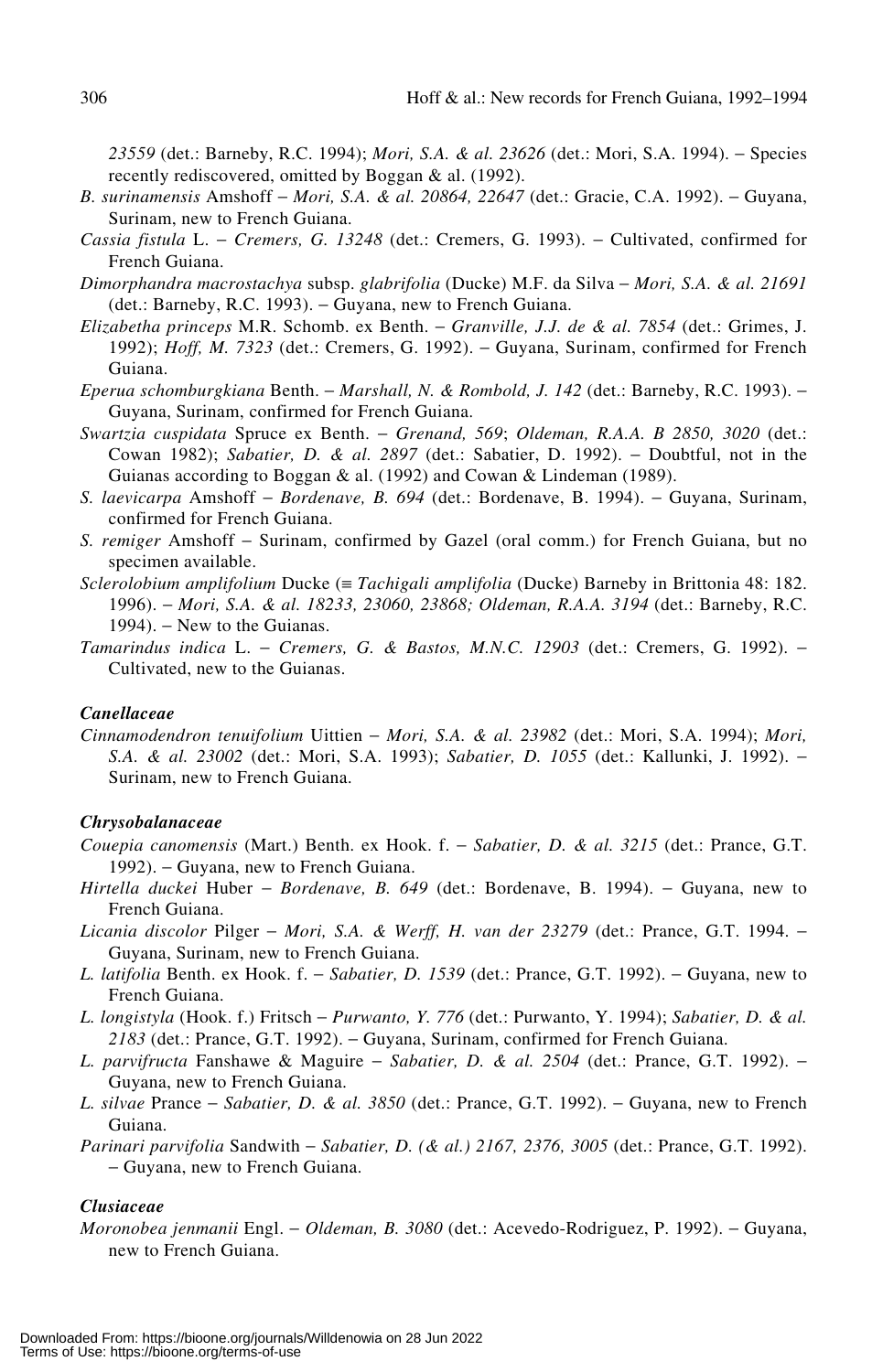## *Cucurbitaceae*

*Cucumis sativus* L. − *Fleury, M. 796* (det.: Kew Herb. 1992). − Cultivated (Village Boni de Loca, Maroni Riv.), new to the Guianas.

## *Ebenaceae*

*Diospyros lissocarpoïdes* Sandwith − *Granville, J.J. de & al. 5881* (det.: Hiepko, P.H.J. 1992); *Mori, S.A. & al. 22913* (det.: Mori, S.A. 1993). – Guyana, Surinam, confirmed for French Guiana.

## *Ericaceae*

- *Sphyrospermum buxifolium* Poepp. & Endl. − *Granville, J.J. de & al. 11792* (det.: Granville, J.J. de 1993); *Mori, S.A. 8747* (det.: Luteyn, J.L. 1993). – Guyana, confirmed for French Guiana.
- *S. cordifolium* Benth. − *Mori, S.A. 8766* (det.: Luteyn, J.L. 1993). − Guyana, confirmed for French Guiana.

## *Erythroxylaceae*

*Erythroxylum vernicosum* O.E. Schulz − *Larpin, D. 533* (det.: Larpin, D. 1992). − Guyana, new to French Guiana.

## *Euphorbiaceae*

- *Croton draconoides* Müll. Arg. − *Leeuwenberg, A.J.M. 11777* (det.: Gillespie, L.J. 1994). − Confirmed for French Guiana.
- *C. pullei* Lanjouw − *Prévost, M.F. 2731* (det.: Punt, W. 1992). − Surinam, new to French Guiana.
- *C. pullei* var. *glabrior* Lanjouw − *Oldeman, R.A.A. & Sastre, C. 61* (det.: Secco, R.S. 1994). − Surinam, new to French Guiana.
- *C. rottleraefolius* Baill. − *Mori, S.A. & al. 15388* (det.: Leisner, R.L. 1993). − Surinam, new to French Guiana.
- *C. subincanus* Müll. Arg. − *Cremers, G. 12774* (det.: Gillespie, L.J. 1993). − Guyana, Surinam, new to French Guiana.
- *Dodecastigma integrifolium* (Lanjouw) Lanjouw & Sandwich − *Mori, S.A. & al. 22811* (det.: Gillespie, L.J. 1994). − Guyana, new to French Guiana.
- *Euphorbia cyathophora* Murray − *Mori, S.A. & Gracie, C.A. 18950* (det.: Huft, M.J. 1992). − Cultivated, naturalized(?); Surinam, new to French Guiana.
- *Mabea salicoides* Esser in Novon 3: 349. 1993. − *Mori, S.A. & al. 15146, 15556* (det.: Esser, H.J. 1994). – New to science.
- *Manihot quinquepartita* Huber ex Rogers & Appan − *Mori, S.A. & Gracie, C.A. 18622* (det.: Leisner, R.L. 1994); *Mori, S.A. & al. 23054* (det.: Gillespie, L.J. 1994). − New to the Guianas.
- *Micrandra elata* (Didr.) Müll. Arg. − *Larpin, D. 603* (det.: Punt, W. 1992). − Doubtful, probably *M. brownsbergensis* Lanjouw from Surinam.
- *Sapium argutum* (Müll. Arg.) Huber − *Cremers, G. 13060* (det.: Cremers, G. 1993); *Granville, J.J. de 3237* (det.: Gillespie, L.J. 1994); *Larpin D. 735* (det.: Punt, W. 1992). − Confirmed for French Guiana but perhaps = *S. montanum* Lanjouw from Surinam.
- *Senefeldera macrophylla* Ducke − *Riéra, B. 1173* (det.: Punt, W. 1992). − Guyana, Surinam, new to French Guiana.

## *Fabaceae*

- *Aeschynomene pratensis* var. *caribaea* Rudd − *Hoff, M. 6136* (det.: Barneby, R.C. 1992). − Guyana, new to French Guiana.
- *Dioclea macrocarpa* Huber − *Mori, S.A. & al. 20944* (det.: Barneby, R.C. 1993); *Mori, S.A. & al. 22824* (det.: Mori, S.A. 1992); *Mori, S.A. & al. 22825* (det.: Grimes, J. 1993); *Mori, S.A. & al. 23556* (det.: Barneby, R.C. 1994); *Skog, L.E. & Feuillet, C. 7362* (det.: Gil-Ad, N. 1994). − Guyana, Surinam, confirmed for French Guiana.
- *D. megacarpa* Rolfe − *Bordenave, B. 895* (det.: Lewis, G.P. 1994); *Mori, S.A. 22211* (det.: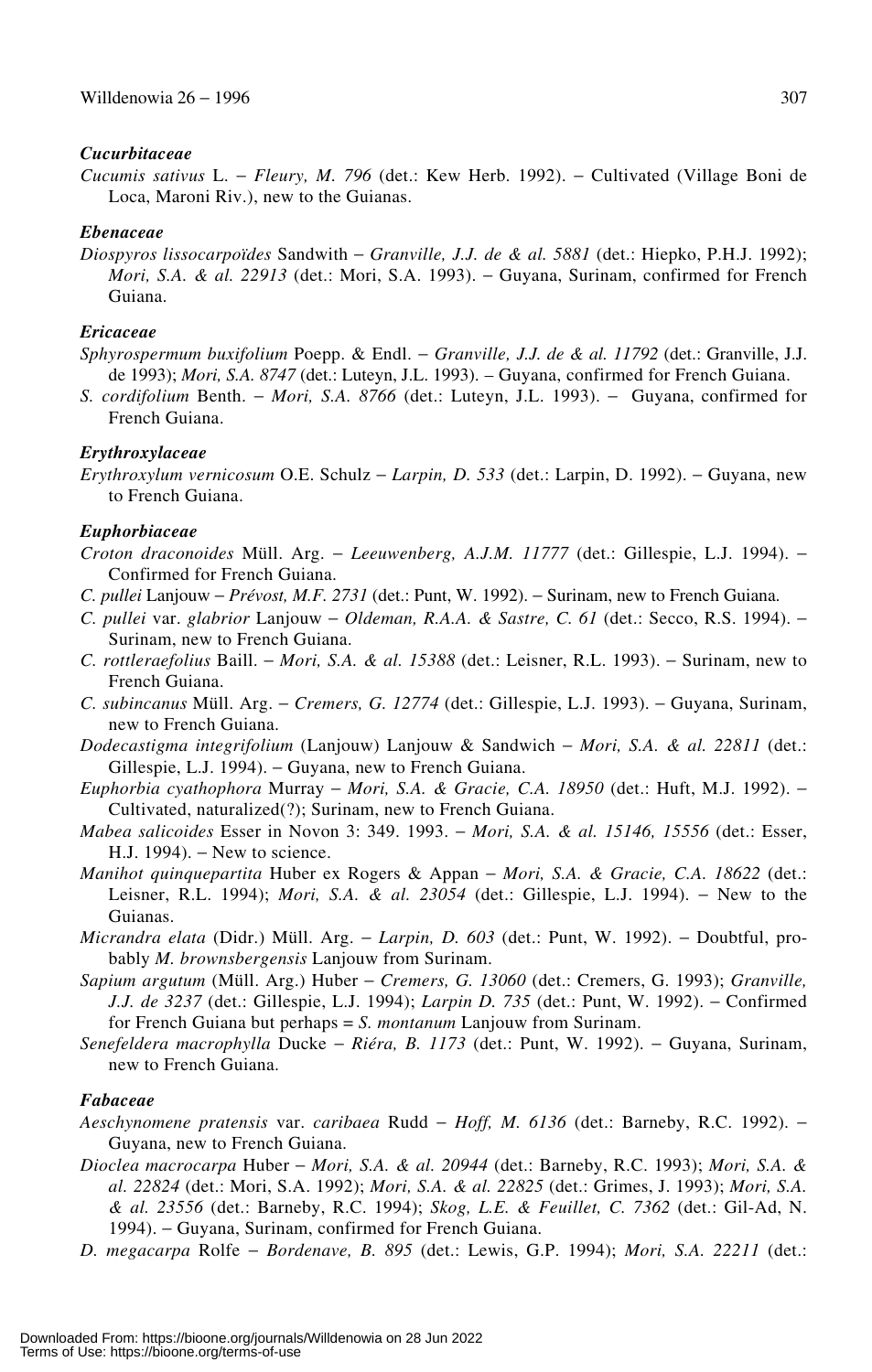Grimes, J. 1993). − Confirmed for French Guiana.

*Voandzeia subterranea* (L. f.) A. DC. − *Fleury, M. 659* (det.: Grimes, J. 1992). − Cultivated and naturalized, new to the Guianas.

## *Flacourtiaceae*

- *Ryania speciosa* var. *subuliflora* (Sandwith) Monach. − *Purwanto, Y. 564* (det.: Prévost, M.F. 1994). − New to the Guianas.
- *R. speciosa* var. *tomentosa* (Miq.) Monach. − *Bordenave, B. 367* (det.: Prévost, M.F. 1992). − New to the Guianas.

## *Hernandiaceae*

*Sparattanthelium guianense* Sandwith − *Mori, S.A. & al. 23571* (det.: Mori, S.A. 1994). − Guyana, new to French Guiana.

#### *Hippocrateaceae*

- *Cheiloclinium minutiflorum* (A.C. Sm.) A.C. Sm. − *Oldeman, R.A.A. B 2554* (det.: Görts-van Rijn, A.R.A 1994). − New to the Guianas.
- *Salacia duckei* A.C. Sm. − *Billiet & Jadin 1167* (det.: Mennega, A.M.W. 1994). − Surinam, new to French Guiana.

## *Lamiaceae*

*Plectranthus amboinicus* Lour. − *Wittingthon, V. 41* (det.: Harley, R.M. 1993). − Cultivated in the vicinity of Remire (Ile de Cayenne), new to the Guianas.

#### *Lauraceae*

- *Aiouea longipetiolata* van der Werff in Novon 4: 60. 1994. − *Mori, S.A. & al. 14902, 15238, 15413, 20758; Prévost M.F. & al. 2801* (det.: Werff, H. van der 1994). − New to science, endemic to French Guiana.
- *Aniba jenmani* Mez − *Mori, S.A.,et al. 19171* (det.: Werff, H. van der 1994). − Guyana, Surinam, new to French Guiana.
- *A. williamsii* O.C. Schmidt − *Werff, H. van der & al. 12955* (det.: Werff, H. van der 1994). − Guyana, Surinam, new to French Guiana.
- *Nectandra cuneato-cordata* Mez − *Boom, B.M. & Mori, S.A. 2202* (det.: Werff, H. van der 1993). – New to the Guianas.
- *N. hihua* (Ruiz & Pavon) Rohwer − *Mori, S.A. & al. 22733* (det.: Werff, H. van der 1994). − Guyana?, new to French Guiana.
- *Ocotea amazonica* (Meissner) Mez − *Sabatier, D. & al. 3593* (det.: Werff, H. van der 1992). − Confirmed for French Guiana.
- *O. bracteolata* (Meissner) Allen − *Grenand, P. 702; Oldeman, R.A.A. & Sastre, C. 35* (det.: Werff, H. van der 1993). – New to the Guianas.
- *O. leucoxylon* (Sw.) De Lanessan − *Prévost, M.F., (& al.) 2767, 2791* (det.: Werff, H. van der 1992). − Surinam, new to French Guiana.
- *O. pauciflora* (Nees) Mez *Bordenave, B. 967* (det.: Bordenave, B. 1994). Guyana, new to French Guiana.
- *O. rubrinervis* Mez − *Sabatier, D. & al. 3291* (det.: Werff, H. van der 1992). − New to the Guianas.
- *O. rufovestita* Ducke *Sabatier, D. & al. 1270* (det.: Werff, H. van der 1992). New to the Guianas.
- *Phoebe cinnamomifolia* (Kunth) Nees − *Feuillet, C. 452; Granville, B 5482; Mori, S.A. & al. 15024; Oldeman, R.A.A. 1984, 2781, B 3202, 4011, 4082* (det.: Werff, H. van der 1994). − Doubtful identification according to van der Werff.

## *Lecythidaceae*

*Eschweilera alata* A.C. Sm. − *Loubry, D. 1745* (det.: Mori, S.A. 1994); *Mori, S.A. & al. 23537* (det.: Mori, S.A. 1993). − Guyana, new to French Guiana.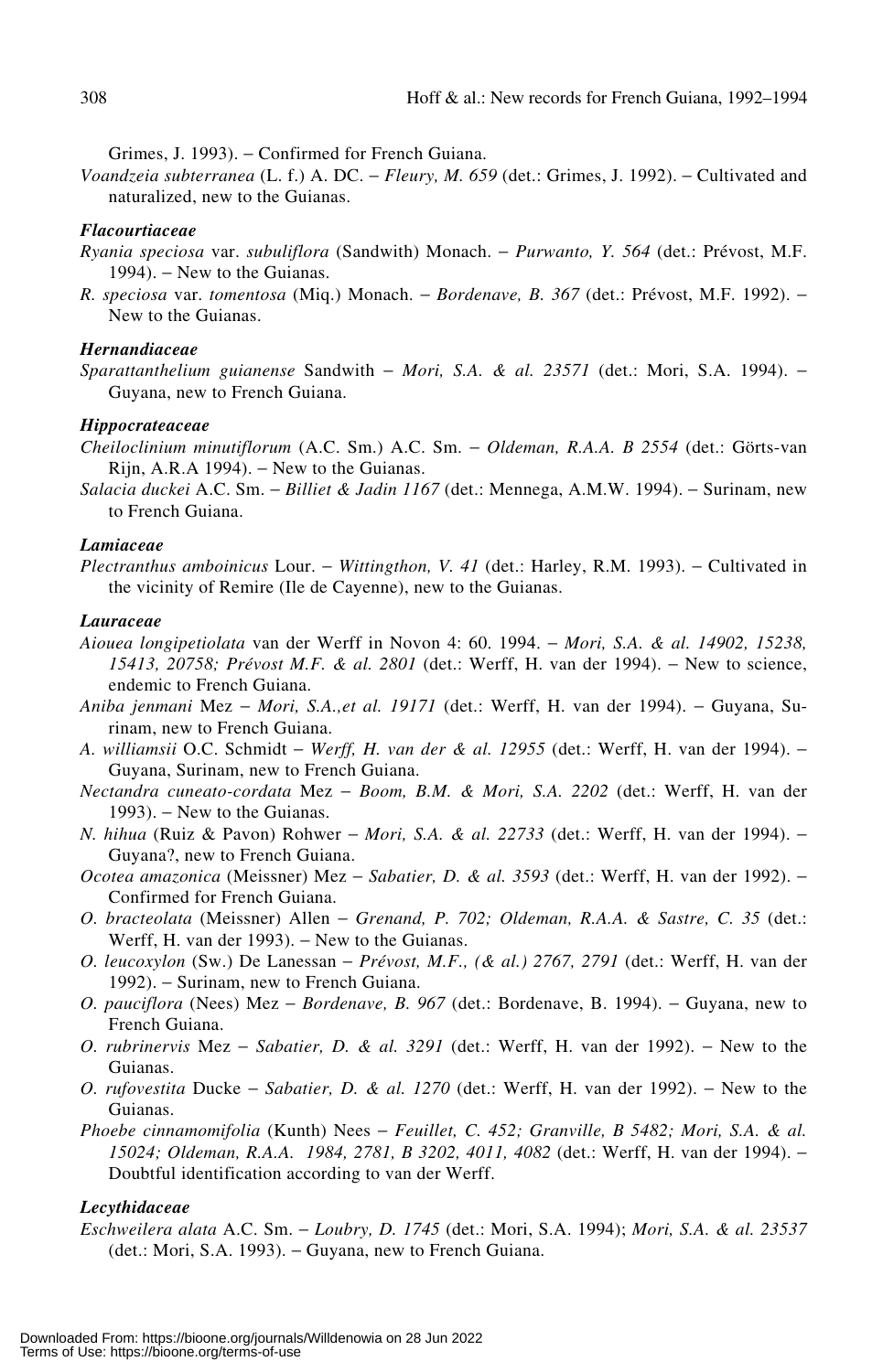- *E. chartaceifolia* Mori − *Larpin, D. 394* (det.: Mori, S.A. 1992); *Mori, S.A. & al. 22014* (det.: Mori, S.A. 1993); *Purwanto, Y. 774* (det.: Prévost, M.F. 1994). − New to the Guianas.
- *Lecythis alutacea* (A.C. Sm.) Mori − *Bena, P. 578* (det.: Mori, S.A. 1993). − Guyana, Surinam, new to French Guiana.

## *Loganiaceae*

*Strychnos ramentifera* Ducke − *Mori, S.A. & al. 22839* (det.: Brant, A.E. 1993). − Surinam, new to French Guiana.

#### *Loranthaceae*

- *Psittacanthus lamprophyllus* Eichler − *Cremers, G. 12335* (det.: Kuijt, J. 1993). − New to the Guianas.
- *P. redactus* Rizzini *− Larpin, D. 489* (det.: Kuijt, J. 1993). − New to the Guianas.
- *Struthanthus dichotrianthus* Eichler − *Mori, S.A. & al. 18185* (det.: Kuijt, J. 1993). − Guyana, Surinam, confirmed for French Guiana.

#### *Malpighiaceae*

- *Bunchosia glandulifera* Kunth − *Mori, S.A. & al. 21203A* (det.: Anderson, W.R. 1993). − New to the Guianas.
- *Heteropterys nervosa* Adr. Juss. − *Hallé, F. 4056* (det.: Anderson, W.R. 1992). − Guyana, Surinam, confirmed for French Guiana.
- *Hiraea graciena* W.R. Anderson in Brittonia 46: 126. 1994. − *Mori, S.A. & al. 22751* (det.: Anderson, W.R. 1994. − New to science, endemic to French Guiana.
- *H. longipes* W.R. Anderson in Brittonia 46: 127. 1994. − *Oldeman, R.A.A. 1719, 1846* (det.: Anderson, W.R. 1994). − New to science, endemic to French Guiana and Amapa (Brazil).
- *H. morii* W.R. Anderson in Brittonia 46: 130. 1994. − *Mori, S.A. & Pipoly, J.J. 15619* (det.: Anderson, W.R. 1994). − New to science, endemic to French Guiana.
- *H. propinqua* W.R. Anderson in Brittonia 46: 131. 1994. − *Moretti, C. 696* (det.: Anderson, W.R. 1994). − New to science, endemic to French Guiana and Surinam.
- *Mascagnia divaricata* (Kunth) Niedenzu *Feuillet, C. 17* (det.: Door, L.J. 1993). New to the Guianas.

#### *Malvaceae*

- *Abelmoschus esculentus* (L.) Moench − *Hoff., M. 7149* (det.: Hoff, M. 1992). − Cultivated, new to the Guianas.
- *A. moschatus* Medik. − *Feuillet, C. 17* (det.: Door, L. J. 1993). − Cultivated, new to the Guianas.
- *Bastardia viscosa* (L.) Kunth. *Loubry, D. 1723* (det.: Sabatier, D. 1992). − New to the Guianas.
- *Hibiscus acetosella* Welw. ex Hieron. *Billiet & Jadin 5823* (det.: Billiet F. 1993). − New to the Guianas.
- *H. pernambucensis* Arruda − *Billiet & Jadin 1286, 4726; Cremers, G. 7776, 8733; Feuillet, C. 78, 1567; Hahn, W.J. 3527; Hoff, M. 5004; Jacquemin, H. 2142; Oldeman, R.A.A. B 750; B-C 29; 1065; Prévost, M.F. 381* (det.: Door, L.J. 1993). − Doubtful species, not in the Guianas according Jansen-Jacobs in Boggan & al. (1992).
- *H. rosa-sinensis* L. var. *rosa-sinensis* − *Fournet, A. 125; Hoff, 5094, 5095* (det.: Door, L.J. 1992−1993). − New to the Guianas, but very common and cultivated in all the Guianas.
- *H. sabdariffa* L. − *Cherubini, B. 14; Jacquemin 2241; Lescure 41* (det.: Door, L.J. 1992−1993). − Cultivated, new to the Guianas.
- *Pavonia schiedeana* Steud. − *Barrier, S. 2828* (det.: Door, L.J. 1993); *Mori, S.A. & al. 22911* (det.: Door, L.J. 1994). − Guyana, Surinam, new to French Guiana (determinated as *Pavonia flavispina* Miq.).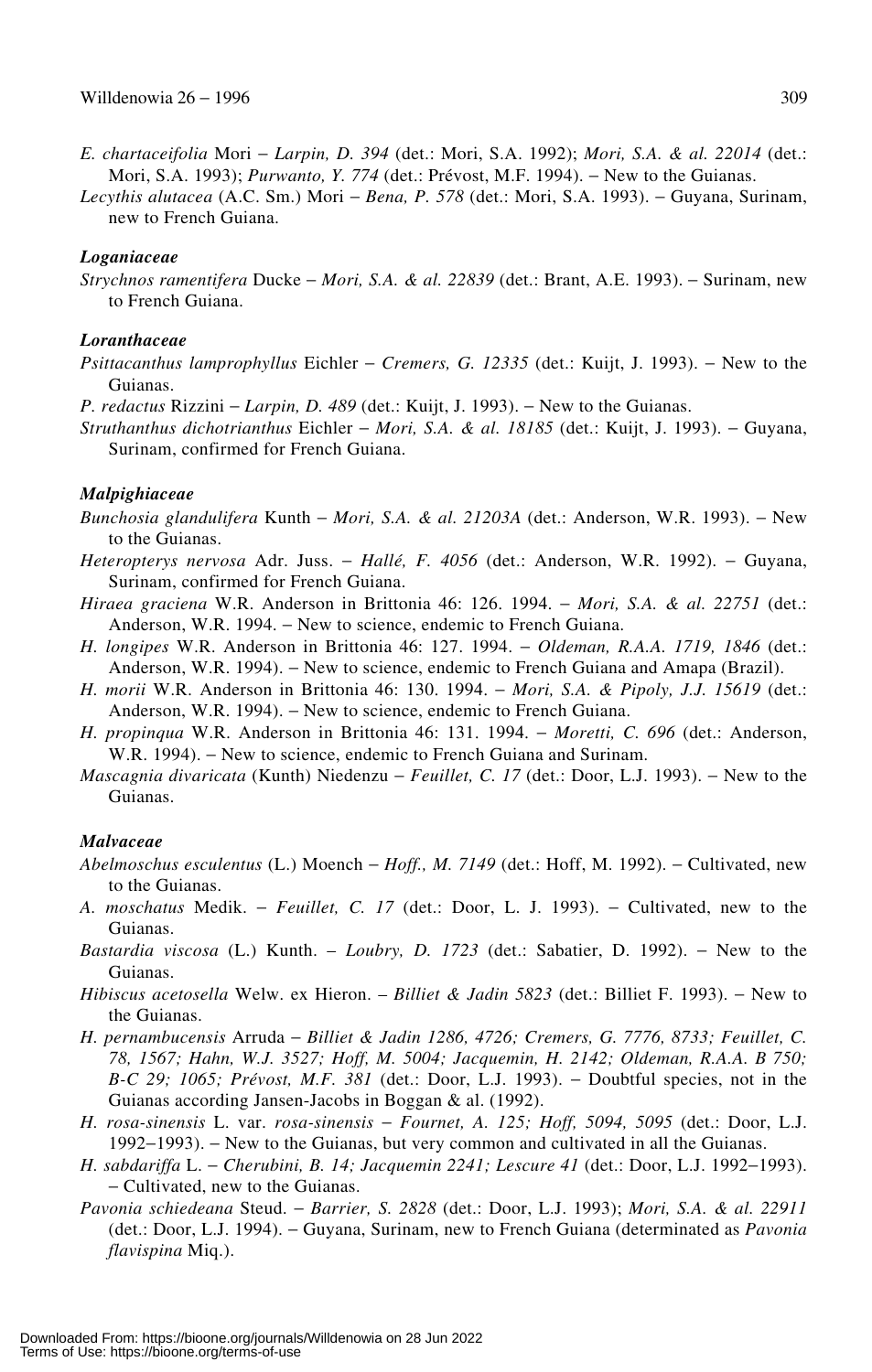#### *Melastomataceae*

- *Macrocentrum minus* Gleason − *Black, G.A. & al. 54*−*17152* (det.: Wurdack, J.J. 1993). − Guyana, new to French Guiana.
- *Miconia aplostachya* (Bonpl.) DC. − *Leprieur, F.R.M. s.n.* (det.: Wurdack, J.J. 1993). − Guyana, Surinam, new to French Guiana.
- *M. fragrans* Cogn. *Bordenave, B. 319* (det.: Bordenave, B. 1992). Guyana, new to French Guiana.
- *M. lappacea* var. *angustifolia* Cogn. − *Mori, S.A. & al. 23576* (det.: Mori, S.A. 1994). − New variety to French Guiana.
- *M. pileata* DC. − *Cremers, G. 13038; Granville, J.J. de & Cremers, G. 11816* (det.: Wurdack, J.J. 1993). − New to the Guianas.
- *Pterolepis pumila* (Bonpl.) Cogn. *Aublet, J.B. s.n.* (det.: Wurdack, J.J. 1993). Guyana, new to French Guiana.
- *Tibouchina multiflora* (Gardner) Cogn. − *Hoff, M. 5365* (det.: Wurdack, J.J. 1992). − New to the Guianas.

## *Meliaceae*

- *Guarea michel-moddei* T.D. Penn. & Mori in Brittonia 45: 231. 1993. − *Cremers, G. 11869, 11959; Granville, J.J. de 7749, 8821; Mori, S.A. & al. 19190, 20963, 20982; Oldeman, R.A.A. 2375; Pennington, T. & al. 12110, 12118; Prévost, M.F. 2211; Villiers, J.F. 4030* (det.: Pennington & Mori 1993). − New to science.
- *Melia azedarach* L. *Le Goff, A. & Hoff, M. 162* (det.: Le Goff, A. 1992). Cultivated in the vicinity of Sinnamary, confirmed for French Guiana.
- *Trichilia lepidota* subsp. *leucastera* (Sandwith) T.D. Penn. − *Prévost, M.F. & al. 4030* (det.: Pennington, T.D. 1993). – Guyana, Surinam, new to French Guiana.

#### *Menispermaceae*

- *Disciphania moriorum* Barneby in Brittonia 48: 20. 1996. − *Mori & al. 23980* (det.: Barneby, R.C. 1994). − New to science.
- *Orthomene prancei* Barneby & Krukoff − *Mori, S.A. & al. 23263* (det.: Barneby, R.C. 1994). − New to the Guianas.

#### *Mimosaceae*

- *Abarema mataybifolia* (Sandwith) Barneby & Grimes − *Larpin, D. 159* (det.: Grimes J. 1992); *Mori, S.A. & al. 14945* (det.: Barneby, R.C. & Grimes, J. 1992); *Mori, S.A. & al. 22767* (det.: Mori, S.A. 1992); *Mori, S.A. & al. 23970* (det.: Barneby, R.C. 1994); *Sabatier, D. & al. 4118* (det.: Sabatier, D. 1992). – Guyana, new to French Guiana.
- *Adenanthera peregrina* (L.) Speg. − *Serv. Forest. Guyane franç. 7941* (det.: Grimes, J. 1992). − New to the Guianas.
- *Albizia niopoides* (Spruce ex Benth.) Burkart var. *niopoides* − *Loubry, D. 1579* (det.: Barneby, R.C. 1992). – New to the Guianas.
- *Calliandra tergemina* (L.) Benth. − *Oldeman, R.A.A. & Sastre, C. 58* (det.: Grimes, J. 1992). − Doubtful, not in the Guianas according to Grimes in Boggan & al. (1992).
- *Inga cylindrica* Mart. − *Prévost, M.F. & al. 2288; Sabatier, D. & al. 1633* (det.: Poncy, O. 1993). – New to the Guianas.
- *I. gracilifolia* Ducke − *Prévost, M.F. & al. 2546; Sabatier, D. & al. 2611, 3430* (det.: Poncy, O. 1993). – Guyana, new to French Guiana.
- *I. java* Pittier − *Granville, J.J. de & al. 9264, 10059* (det.: Poncy, O. 1993). − New to the Guianas.
- *I. pedunculata* Ducke *Mori, S.A. & al. 22023* (det.: Poncy, O. 1992). New to the Guianas.
- *I. poeppigiana* Benth. − *Mori, S.A. 22177* (det.: Poncy, O. 1992). − New to the Guianas.
- *I. rhynchocalyx* Sandwith *Mori, S.A. & al. 23262* (det.: Poncy, O. 1994). Guyana, new to French Guiana.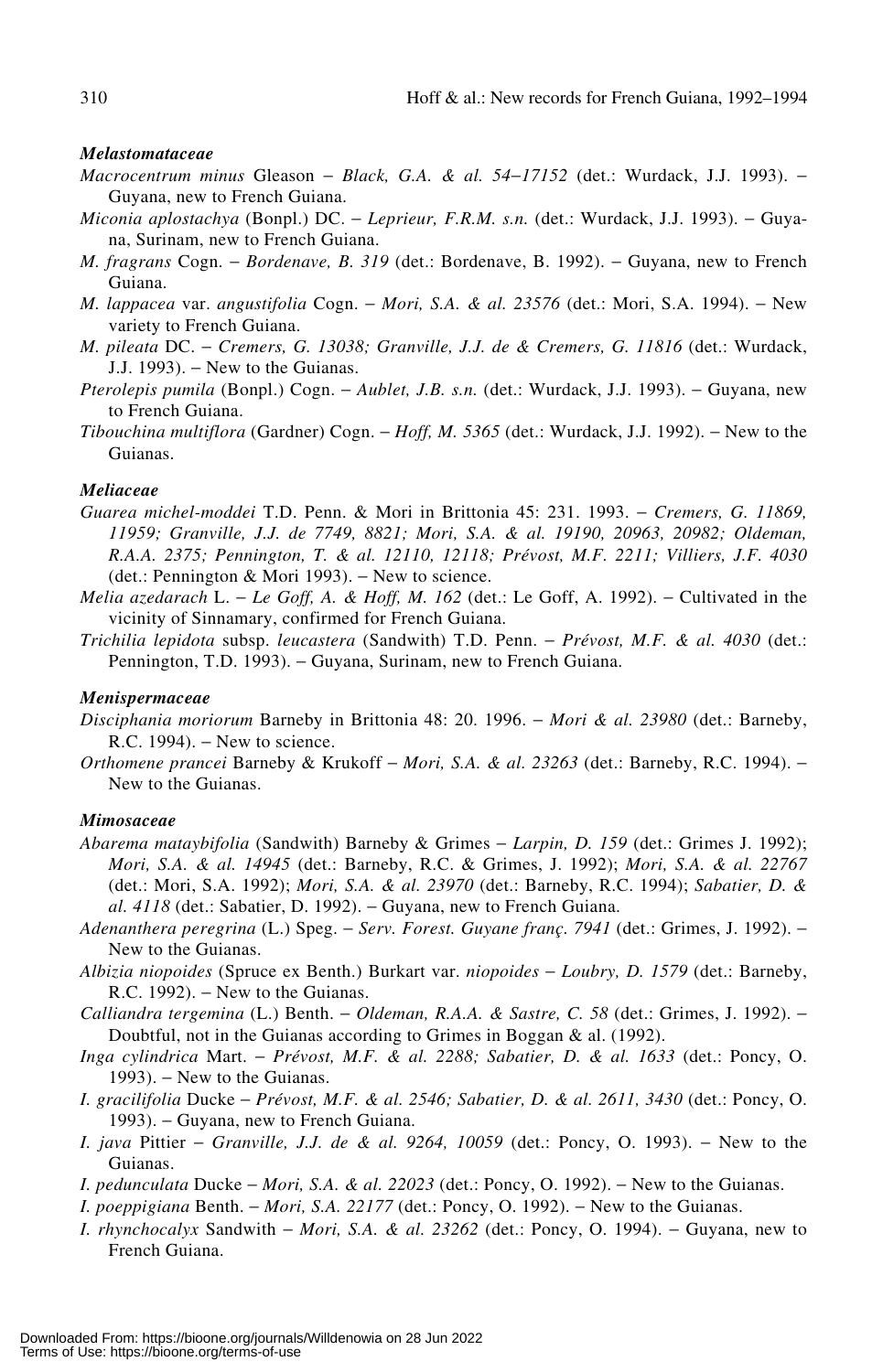- *I. ricardorum* Bernardi & Spichiger − *Fleury, M. 5431* (det.: Poncy, O. 1992). − New to the Guianas.
- *Macrosamanea pubiramea* (Steud.) Barneby & Grimes var. *pubiramea* − *Cowan, R.S. 38896* (det.: Grimes, J. 1992). − Confirmed for French Guiana.
- *Mimosa guilandinae* var. *duckei* (Huber) Barneby − *Donselaar, J. van 3258* (det.: Grimes, J. 1992). − Surinam, variety new to French Guiana.
- *M. myriadenia* var. *dispersa* Barneby − *Granville, J.J. de 1987* (det.: Grimes, J. 1992). − Surinam, confirmed for French Guiana.
- *M. schomburgkii* Benth. − *Sastre, C. & F. & Moretti, C. 4044* (det.: Grimes, J. 1992). − Guyana, new to French Guiana.
- *Neptunia natans* (L. f.) Druce − *Raynal-Roques, A. 19862* (det.: Grimes, J. 1992). − Guyana, Surinam, new to French Guiana.
- *Pithecellobium unguis-cati* (L.) Benth. − *Alexandre, D.Y. 573* (det.: Grimes, J. 1992). − Guyana, new to French Guiana, cultivated near the Piste de Saint-Elie.
- *Samanea saman* (DC.) Merr. ≡ *Albizia saman* (Jacq.) F. Muell. − *Leeuwenberg, A.J.M. 11691* (det.: Barneby, R.C. & Grime 1992). − Cultivated or escaped, new to the Guianas.
- *Zygia inaequalis* (Humb. & Bonpl. ex Willd.) Pittier − *Bordenave, B. 867* (det.: Poncy, O. 1994); *Fleury, M. 742* (det.: Grimes, J. 1992); *Sabatier, D. 1031* (det.: Barneby R.C. & Grimes J. 1992). − Guyana, Surinam, confirmed for French Guiana.

## *Moraceae*

- *Brosimum acutifolium* subsp. *obovatum* (Ducke) C.C. Berg − *Prévost, M.F. 2780* (det.: Berg, C.C. 1992). − Guyana, new to French Guiana.
- *Ficus matiziana* Dugand − *Sabatier, D. & al. 3426* (det.: Berg, C.C. 1992). − New to French Guiana.

#### *Myrtaceae*

- *Calyptranthes bracteata* Kawasaki & Holst in Brittonia 46: 137. 1994. − *Granville, B 4400, 4464; Granville, J.J. de (& al.) 5482, 8936* (det.: Kawasaki, M.L. 1993). – New to science, endemic to French Guiana.
- *Eugenia cucullata* Amshoff − *Sabatier, D. & al. 2851* (det.: Holst, B.K. 1994). − Guyana, Surinam, new to French Guiana.
- *E. cupulata* Amshoff − *Prévost, M.F. & Grenand, P. 930; Sabatier, D. 4273* (det.: Holst, B.K. 1994). − Surinam, new to French Guiana.
- *E. ferreireana* O.C. Berg − *Granville, B 4385* (det.: Kawasaki, M.L. 1994). − Surinam, new to French Guiana.
- *E. gongylocarpa* Kawasaki & Holst in Brittonia 46: 138. 1994. − *Acevedo-Rodriguez, P. & al. 4854, 4959; Cremers, G. 4962; Gentry, A.H. & al. 63165; Granville, J.J. de (& al.) 5428, 5428 A, 8550* (det.: Kawasaki, M.L. 1993); *Molino, J.F. 915* (det.: Holst, B.K. 1994*); Mori S.A. & al. 8726, 14702, 15554, 18462, 19198* (det.: Kawasaki, M.L. 1993); *Mori, S.A. & al. 23105* (det.: Merello, M. 1994); *Oldeman, B 2074, 2074, 3286, 4167; Prévost, M.F. & al.* 2982; Sabatier, D. & al. 2516, 3644, 3808 (det.: Kawasaki, M.L. 1994). – New to science, endemic to French Guiana.
- *E. monticola* (Sw.) DC. − *Grenand P. 2868* (det.: Grenand, P. 1992). − Guyana, Surinam, confirmed for French Guiana.
- *E. tetramera* (McVaugh) Kawasaki & Holst (≡ *Campomanesia tetramera* McVaugh in Boggan & al. 1992). − *Boom, B.M. & Mori, S.A. 1915, 1929; Granville, J.J. de & al. 10795, 10886; Grenand, P. 1765* (det.: Kawasaki, M.L. 1994); *Mori, S.A. & al. 23329* (det.: Merello, M. 1994); *Mori, S.A. & al. 19176; Sabatier, D. & al. 1186, 2149, 2327, 2834, 3214* (det.: Kawasaki, M.L. 1993−1994). − Guyana, Surinam, new to French Guiana.
- *Marlierea umbraticola* (Humb., Bonpl. & Kunth) O.C. Berg − *Sabatier, D. & al. 2190* (det.: Kawasaki, M.L. 1992). − New to the Guianas.

*Myrcia rupta* Kawasaki & Holst in Brittonia 46: 141. 1994. − *Cremers, G. 3936, 11606;*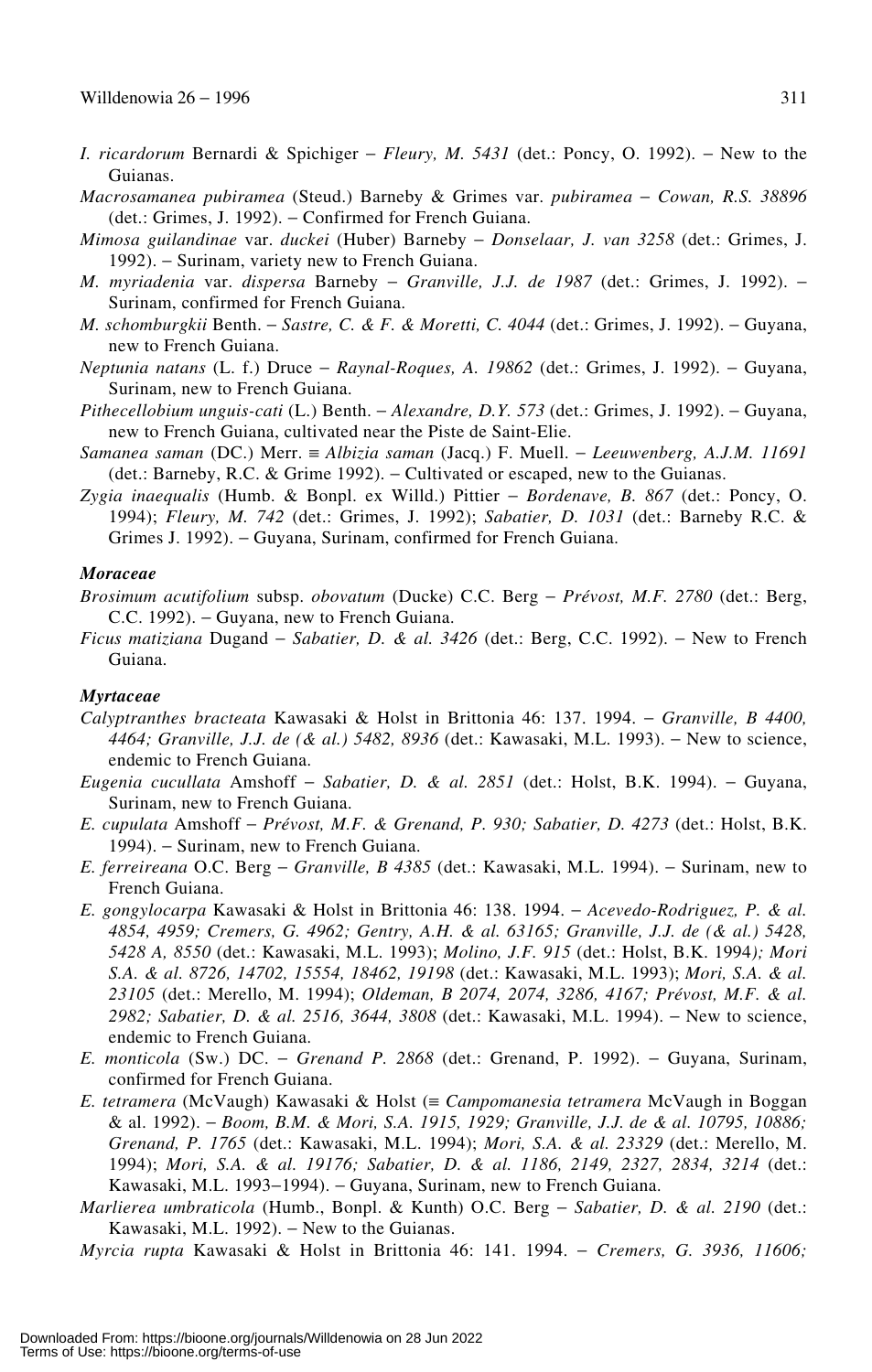*Feuillet, C. 101, 429, 494; Granville, B 4270, 4410, 5390; Granville, J.J. de (& al.) 2346, 5402, 8152, 8450, 8543, 9073; Loizeau, P.A. & J. 604; Mori, S.A. & al. 8788; Oldeman, R.A.A. B 4210* (det.: Kawasaki, M.L. 1993–1994). – New to science, endemic to French Guiana.

- *M. subsessilis* O.C. Berg − *Granville J.J. de 3327, 3379* (det.: Kawasaki, M.L. 1994). − New to the Guianas.
- *Psidium sartorianum* (O.C. Berg) Niedenzu − *Granville, J.J. de & al. 9900* (det.: Holst, B.K. 1993). − Guyana, Surinam, new to French Guiana.

## *Ochnaceae*

- *Ouratea erecta* Sastre in Brittonia 46: 312. 1994. − *Feuillet, C. 111* (det.: Mori, S.A. 1994); *Cremers, G. 4457, 5717; Feuillet, C. 865; Granville, J.J. 336, 1877, 5325, 6258, 8080; Granville, B 5316A; Mori, S.A. & al. 21694; Oldeman, R.A.A. T 133; Prévost, M.F. & al. 2005; Sastre C. 1336, 1405, 1497, 1710, 3928, 3954, 4078, 4435, 4810, 6876* (det.: Sastre, C. 1992−1994); *Mori, S.A. & al. 22887, 22949* (det.: Mori, S.A. 1993). − New to science.
- *O. saulensis* Sastre in Brittonia 45: 333. 1993. − *Granville, J.J. de 3331; Mori, S.A. & al. 14889, 21695* (det.: Sastre C. 1992–1993). – New to science, endemic to French Guiana.
- *O. scottii* Sastre subsp. *scottii* in Brittonia 46: 309. 1994. − *Granville, J.J. de 1735; Mori, S.A. & al. 14924, 14927, 15011; Oldeman, R.A.A. B 4130; Oldeman, R.A.A. & Sastre, C. 305; Sabatier, D. & al. 3126; Sastre, C. 1813, 3932, 4414* (det.: Sastre, C. 1992); *Mori, S.A. & al.* 20819 (det.: Mori, S.A. 1993). – New to science.

## *Passifloraceae*

- *Passiflora fuchsiiflora* Hemsley − *Granville, J.J. de & al. 12311* (det.: Granville J.J. de 1993). − Guyana, Surinam, doubtful for French Guiana according to C. Feuillet.
- *P. exura* Feuillet in Novon 4: 238. 1994. − *Feuillet, C. 4675* (det.: Feuillet, C. 1994). − New to science, endemic to French Guiana.
- *P. kawensis* Feuillet in Novon 4: 236. 1994. − *Feuillet, C. 4250* (det.: Feuillet, C. 1994). − New to science, endemic to French Guiana.
- *P. quadrangularis* L. − *Fleury, M. 755* (det.: Feuillet, C. 1992). − New to the Guianas.

#### *Phytolaccaceae*

*Seguieria aculeata* Jacq. − *Oldeman, R.A.A. 3120, 3151* (det.: Kallunki, J. 1992). − New to the Guianas.

## *Piperaceae*

*Piper nigrispicum* C. DC. − *Görts-van Rijn, A.R.A. & al. 53* (det.: Görts-van Rijn, 1992); *Mori, S.A. & Gracie, C.A. 21100* (det.: Mori, S.A. 1992); *Mori S.A. & al. 23951* (det.: Mori S.A. 1994). – New to the Guianas.

#### *Polygalaceae*

*Polygala variabilis* Kunth − *Cremers, G. & al. 12866* (det.: Wurdack, J.J. 1992). − Guyana, Surinam, new to French Guiana.

## *Polygonaceae*

*Coccoloba ovata* Benth. − *Larpin, D. 1034* (det.: Larpin, D. 1992). − Guyana, confirmed for French Guiana.

#### *Rhamnaceae*

*Ziziphus cinnamomum* Triana & Planchon − *Mori, S.A. & al. 23343* (det.: Mori, S.A. 1993); *Mori, S.A. & al. 22662* (det.: Prévost, M.F. 1992); *Zhang, S.Y. 8 bis* (det.: Prévost, M.F. 1993). − Guyana, new to French Guiana.

## *Rosaceae*

*Prunus myrtifolia* var. *accumulans* Koehne − *Granville, B. 4646* (det.: Li, Chaoluan 1994). − Doubtful, Guiana variety not recognized in recent literature.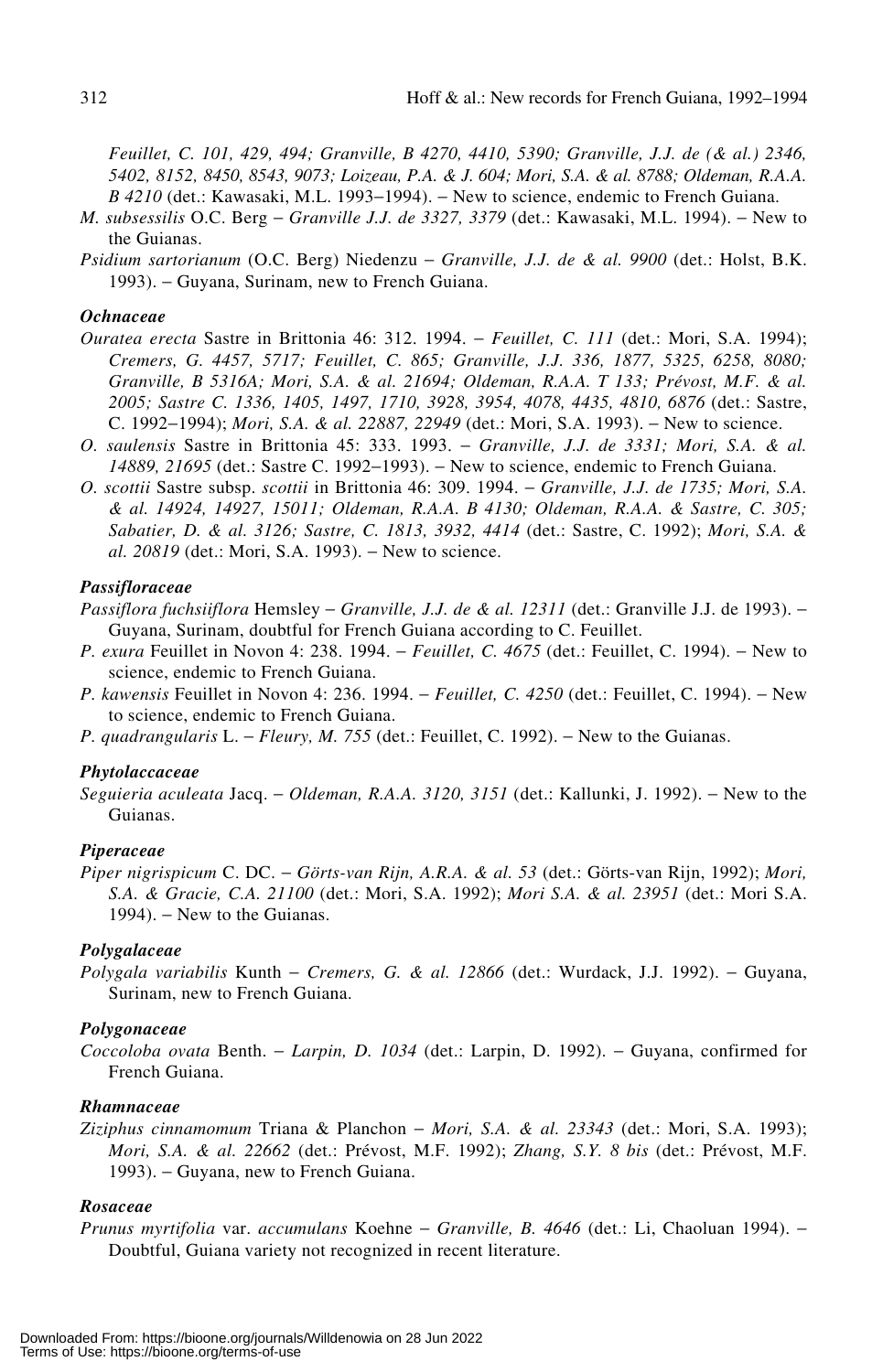#### *Rubiaceae*

- *Coccocypselum hirsutum* Bartling ex DC. − *Granville, J.J. de 3313* (det.: Taylor, C.M. 1993). − Guyana, new to French Guiana.
- *Cosmibuena grandiflora* (Ruiz & Pavon) Rusby − *Cremers, G. & Granville, J.J. de 13176; Granville, J.J. de 11745* (det.: Kew Herb. 1993). – Guyana, new to French Guiana.
- *Diodia gymnocephala* (DC.) K. Schum. − *Mori, S.A. & Gracie, C.A. 18396*. − Doubtful for the Guianas, probably misidentified.
- *D. hyssopifolia* (Willd.) Roem. & Schult. − *Moretti, C. 1182* (det.: Taylor, C.M. 1993). − Guyana, new to French Guiana.
- *Duroia genipoides* Hook. f. & K. Schum. − *Loubry, D. 112* (det.: Prévost, M.F. 1992); *Loubry, D. 1726* (det.: Sabatier, D. 1992); *Sabatier, D. & al. 1972* (det.: Kew Herb. 1994); *Sabatier, D. & al. 2854* (det.: Kirkbride, J.H., Jr. 1992); *Zhang, S.Y. 2* (det.: Prévost, M.F. 1993). − New to French Guianas.
- *Emmeorhiza umbellata* (Spreng.) K. Schum. − *Cremers, G. 13134; Granville, J.J. de 6736* (det.: Taylor, C.M. 1992–1994). – Guyana, new to French Guiana.
- *Gonzalagunia cornifolia* (Humb., Bonpl. & Kunth) Standl. − *Granville, J.J. de & al. 7428, 7878; Sabatier D. 963* (det.: Taylor, C.M. 1992−1993). − Guyana, new to French Guiana.
- *Guettarda aromatica* Poepp. & Endl. − *Sabatier, D. 700* (det.: Taylor, C.M. 1993). − Guyana, Surinam, new to French Guiana.
- *G. roupoulaefolia* Rusby *Granville, J.J. de 7113* (det.: Taylor, C.M. 1994). New to the Guianas.
- *G. spruceana* Müll. Arg. − *Granville, J.J. de 6930* (det.: Taylor, C.M. 1993). − Surinam, new to French Guiana.
- *Isertia rosea* Spruce ex K. Schum. − *Billiet & Jadin 1879; Riéra, B. 993* (det.: Taylor, C.M. 1992−1993). − Confirmed for French Guiana.
- *Ixora acuminatissimma* Müll. Arg. *Granville, J.J. de 5260* (det.: Taylor, C.M. 1993). New to the Guianas.
- *I. intensa* K. Krause *Granville, J.J. de & al. 5800, 7355* (det.: Taylor, C.M. 1992–1993). New to the Guianas.
- *I. schomburgkiana* Benth. − *Sabatier, D. 1433* (det.: Kirkbride, J.H. Jr. 1992). − Guyana, new to French Guiana.
- *Manettia reclinata* L. *Granville, J.J. de & al. 8607* (det.: Taylor, C.M. 1993). New to the Guianas.
- *Palicourea corymbifera* (Müll. Arg.) Standley *Feuillet, C. 3743* (det.: Taylor, C.M. 1992). New to the Guianas.
- *P. crocea* (Sw.) Roem. & Schult. − *Bordenave, B. 346* (det.: Prévost, M.F. 1992); *Feuillet, C. 119; Kodjoed, J.F. 31* (det.: Taylor C.M. 1992−1993); *Mori, S.A. 18500* (det.: Mori, S.A. 1993). – Guyana, new to French Guiana.
- *P. marcgravei* St. Hil. − *Feuillet, C. 3815; Granville, J.J. de (& al.) 6728, 7357, 7410* (det.: Taylor, C.M. 1992). − New to the Guianas.
- *P. riparia* Benth. − *Feuillet, C. 3816; Granville, J.J. de (& al.) 5312, 7647, 8018, 8616, 8896, 8909, 8973; Hoff, M. 6235* (det.: Taylor C.M. 1992−1993). − Doubtful, taxonomic problem, Guyana, new to French Guiana.
- *Psychotria alba* Ruiz & Pavon − *Oldeman, B. 1051* (det.: Hamilton C.W. 1992). − Guyana, new to French Guiana.
- *P. haematocarpa* Standley *Granville, J.J. de (& al.) 6607, 7238, 7379, 7494* (det.: Taylor, C.M. 1992−1993). − New to the Guianas.
- *P. irwinii* Steyermark − *Mori, S.A. 8891* (det.: Hamilton, C.W. 1992). − Guyana, Surinam, new to French Guiana.
- *P. pacimonica* Müll. Arg. − *Foresta, H. de 705; Granville, J.J. de 7255* (det.: Taylor, C.M. 1992−1993). − New to the Guianas.
- *P. remota* Benth. *Granville, J.J. de & al. 7494* (det.: Taylor, C.M. 1994). New to the Guianas.
- *P. rosea* (Benth.) Müll. Arg. *Sauvain, M. 503* (det.: Taylor, C.M. 1993). Guyana, new to French Guiana.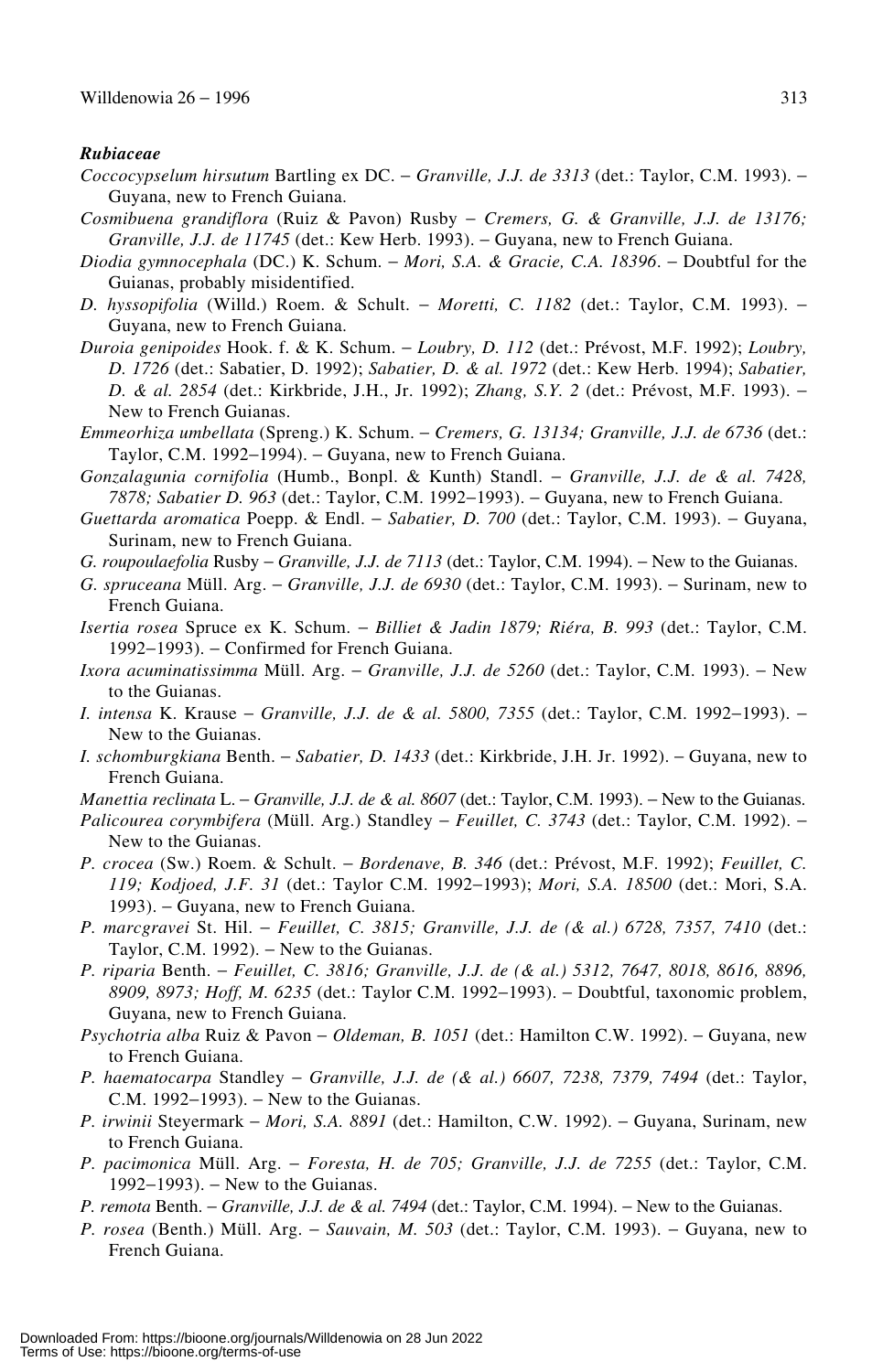- *Rudgea corniculata* Benth. − *Granville, J.J. de 9076* (det.: Taylor, C.M. 1994. − New to the Guianas.
- *R. sandemannii* Sandwith − *Granville, J.J. de (& al.) 8912, 9002, 10324* (det.: Taylor, C.M. 1994. – New to the Guianas.
- *Sabicea paraensis* (K. Schum.) Wernham − *Granville, J.J. de (& al.) 9145, 11795* (det.: Taylor, C.M. 1992−1994). − New to the Guianas.
- *Sipanea stahelii* Bremekamp − *Cremers, G. 13075* (det.: Cremers, G. 1993). − Surinam, new to French Guiana.
- *Spermacoce assurgens* Ruiz & Pavon − *Capus, F. 76; Descoings, B. & Luu, C. 20418* (det.: Taylor, C.M. 1992−1993). − Guyana, new to French Guiana.
- *S. densiflora* (DC.) Alain (≡ *Borreria densiflora* DC., Boggan & al. 1992). − *Feuillet, C. 2387,* 2388 (det.: Taylor, C.M. 1993). – Guyana, new to French Guiana.
- *Uncaria tomentosa* Willd. ex Roem. & Schult. − *Andersson, L. & al. 2038* (det.: Andersson, L. 1994). − Guyana, Surinam, new to French Guiana.

#### *Rutaceae*

*Esenbeckia pilocarpoides* subsp. *maurioides* (Mart.) Kaastra − *Bordenave, B. 313* (det.: Bordenave, B. 1992).  $-$  New to the Guianas.

*Raputia brevipedunculata* Kallunki in Brittonia 46: 283. 1994. − *Oldeman, R.A.A. 2545* (det.: Kallunki 1994). – New to science.

## *Sabiaceae*

*Ophiocaryon paradoxum* R.H. Schomb. − *Sastre, C. 4704* (det.: Grimes, J. 1994). − Guyana, new to French Guiana.

#### *Sapindaceae*

- *Cardiospermum halicacabum* L. − *Billiet & Jadin 4522* (det.: Acevedo-Rodriguez P. 1992). − Guyane, Surinam, new to French Guiana.
- *Cupania hispida* Radlk. − *Granville, J.J. de 3811* (det.: Acevedo-Rodriguez, P. 1992). − New to the Guianas.
- *C. lachnocarpa* Radlk. − *Sabatier, D. 248* (det.: Acevedo-Rodriguez P. 1992). − New to the Guianas.
- *Dodonaea viscosa* (L.) Jacq. − *Billiet & Jadin 4729* (det.: Acevedo-Rodriguez, P. 1992); *Bordenave, B. 143* (det.: Hoff, M. 1992); *Le Goff, A. 143, 196* (det.: Le Goff, A. 1992). − Guyana, Surinam, confirmed for French Guiana.
- *Matayba elegans* Radlk. *Fleury, M. 377* (det.: Acevedo-Rodriguez P. 1992). New to the Guianas.
- *M. inelegans* Spruce ex Radlk. − *Feuillet, C. 1108; Oldeman, R.A.A. B 2640; Sabatier, D. & al.* 2587 (det.: Acevedo-Rodriguez, P. 1992). – Guyana, new to French Guiana.
- *M. oligandra* Sandwith *Mori, S.A. & al. 17937* (det.: Acevedo-Rodriguez, P. 1992). Guyana, new to French Guiana.
- *M. purgans* Radlk. − *Granville, B. 4367, 4652; Oldeman, R.A.A. B. 4350* (det.: Acevedo-Rodriguez, P. 1992). – Guyana, new to French Guiana.
- *Paullinia rubiginosa* Cambess. − *Marshall, N. & Rombold, J. 160* (det.: Acevedo-Rodriguez, P. 1993). – New to the Guianas.
- *Porocystis toulicioides* Radlk. − *Barrier, S. 3833* (det.: Acevedo-Rodriguez, P. 1992). − Guyana, new to French Guiana.
- *Serjania membranacea* Splitgerber − *Billiet & Jadin 4389; Prévost, M.F. 1523* (det.: Acevedo-Rodriguez, P. 1992). – Guyana, Surinam, new to French Guiana.
- *Talisia acuminata* Radlk. − *Riéra, B. 812* (det.: Acevedo-Rodriguez, P. 1992). − New to the Guianas.
- *T. eximia* Kramer − *Acevedo-Rodriguez, P. & al. 4967* (det.: Acevedo-Rodriguez, P. 1992). − Surinam, new to French Guiana.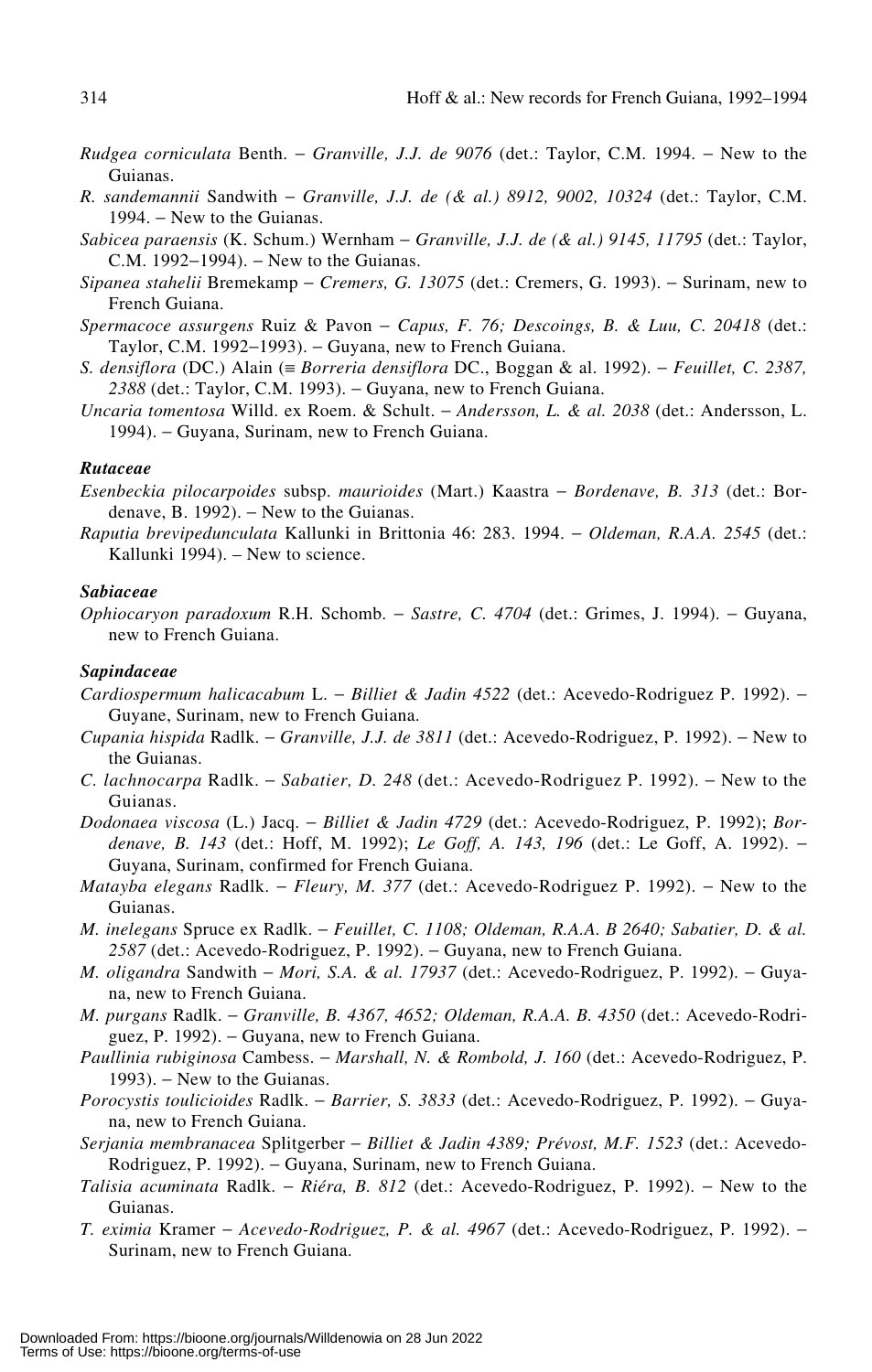- *T. hexaphylla* Vahl − *Purwanto, Y. 51* (det.: Purwanto, Y. 1994); *Riéra, B. & Sabatier, D. 1890; Sabatier, D. & al. 2949, 3607* (det.: Acevedo-Rodriguez, P. 1992−1993). − Guyana, new to French Guiana.
- *T. microphylla* Uittien − *Purwanto, Y. 506* (det.: Prévost, M.F. 1994); *Prévost & al. 3283; Sabatier D. & al. 1368, 2415, 3843* (det.: Acevedo-Rodriguez, P. 1992−1993). − Surinam, new to French Guiana.
- *Thinouia myriantha* Triana & Planchon − *Acevedo-Rodriguez, P. & al. 4985; Grenand P. 1469* (det.: Acevedo-Rodriguez, P. 1992). − Guyana, confirmed for French Guiana.
- *Urvillea ulmacea* Kunth − *Grenand, P. 504* (det.: Acevedo-Rodriguez, P. 1992). − Guyana, confirmed for French Guiana.

## *Sapotaceae*

- *Chrysophyllum sparsiflorum* Klotzsch ex Miq. − *Feuillet, C. 3936* (det.: Pennington, T.D. 1993). − Guyana, new to French Guiana.
- *Diploon cuspidatum* (Hoehne) Cronquist − *Pennington, T.D. & al. 13843* (det.: Pennington, T.D. 1993). – Guyana, new to French Guiana.
- *Micropholis submarginalis* Pires & T.D. Penn. − *Pennington, T.D. & al. 13858* (det.: Pennington, T. D. 1993).  $-$  New to the Guianas.
- *Pouteria cicatricata* T.D. Penn. − *Purwanto, Y. 1018* (det.: Prévost, M. F. 1994); *Sabatier, D. & al. 1302* (Pennington, T. D. 1993). − New to the Guianas.
- *P. congestifolia* Pilz − *Barrier, S. 4163* (det.: Pennington, T.D. 1993); *Purwanto, Y. 665* (det.: Prévost, M.F. 1994); *Sabatier, D. & Riéra, B. 2031* (det.: Werff, H. van der 1993). − New to the Guianas.
- *P. fimbriata* Baehni − *Riéra, B. & Sabatier, D. 1308* (det.: Pennington, T.D. 1993). − Guyana, new to French Guiana.
- *P. franciscana* Baehni *Sabatier, D. & al. 1637, 2368* (det.: Pennington, T.D. 1992–1993). Doubtful, not in Guiana according to Boggan & al. 1992).
- *P. putamen-ovi* T.D. Penn. *Sabatier, D. & al. 3407* (det.: Pennington, T.D. 1993). New to the Guianas.

## *Simaroubaceae*

- *Picramnia guianensis* (Aubl.) Jans.-Jac. − *Larpin, D. 611* (det.: Larpin, D. 1992). − Confirmed for French Guiana.
- *Simaba morettii* Feuillet in Candollea 38: 746. 1983. − *Moretti, C. 1027* (det.: Feuillet, C. 1983); *Purwanto, Y. 1029* (det.: Prévost M.F. 1994); *Sabatier, D. & al. 3815* (det.: Thomas, W. 1992). – New to science, probably forgotten by Boggan & al. (1992); endemic to French Guiana.
- *S. polyphylla* (Cavalcante) W. Thomas *Sabatier, D. & al. 1381* (det.: Thomas W. 1992). New to the Guianas.

## *Solanaceae*

- *Solanum morii* Knapp in Brittonia 44: 61. 1992. − *Foresta, H. de 666; Granville, J.J. de (& al.) 7446, 8120, 8629; Marshall & Rombold 236, Mori, S.A. & al. 8702, 8762; Prévost, M.F. 1613, 1815; Skog & al. 7143, 7187 (det.: Knapp 1992).* – New to science.
- *S. vanheurckii* Müll. Arg. − *Prévost, M.F. & Grenand, P. 961* (det.: Nee, M. 1993). − New to the Guianas.

#### *Verbenaceae*

- *Petrea macrostachya* Benth. − *Cremers, G. 4302* (det.: Rueda, R. 1993). − Guyana, Surinam, confirmed for French Guiana.
- *P. volubilis* L. s. l. − *Hoff, M. 6973* (det.: Cremers, G. 1992). − Doubtful, not in the Guianas according to Jansen-Jacobs in Boggan & al. (1992), probably belongs to *Petrea kohautiana* C. Presl, according to R. Rueda (in herbarium CAY).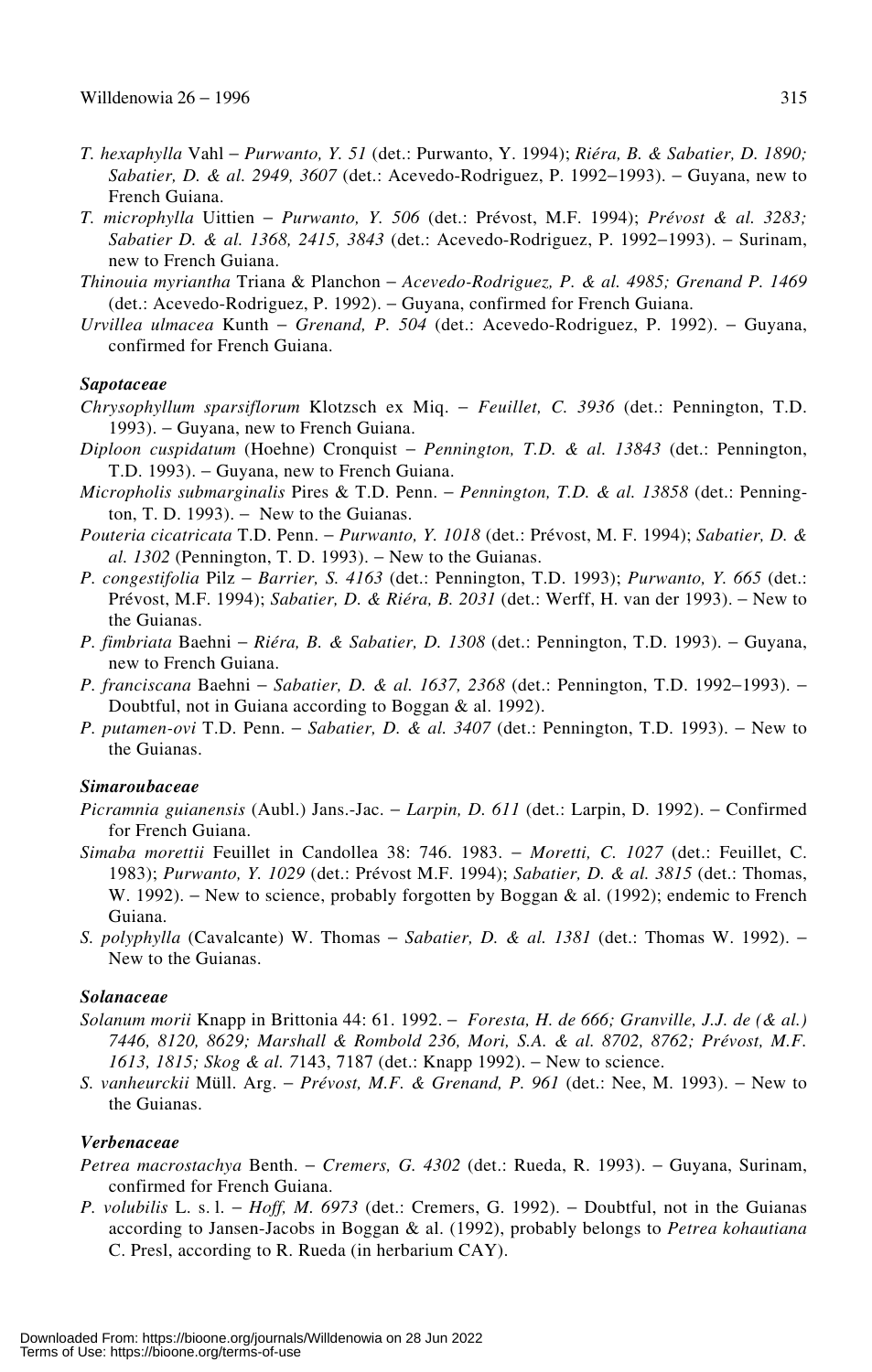#### *Vitaceae*

- *Cissus guyanensis* Desc. in Bull. Soc. Bot. France, Lett. Bot. 138: 249. 1991. − *Descoings, B. & Luu, C. 20405; Garnier, 9; Granville, J.J. de 7277; Prévost, M.F. 1149* (det.: Descoings, B. 1991). – New to science, endemic to French Guiana.
- *C. haematantha* Miq. − *Cremers, G. 7840; Descoings, B. & Luu, C. 20413; Feuillet, C. 1461, 2374; Jacquemin, H. 1605; Oldeman, R.A.A. B 1429; Raynal-Roques, A. 20084; Wachenheim 490* (det.: Descoings, B. 1995). – Surinam, new to French Guiana.
- *C. surinamensis* Desc. in Bull. Soc. Bot. France, Lett. Bot. 138: 252. 1991. − *Barrier, S. 2753* (det.: Descoings, B. 1991). − Surinam, new to science. The French Guiana specimen is doubtful, probably too young.

#### *Vochysiaceae*

*Qualea amapaensis* Balslev & Mori − *Prévost, M.F. 2755* (det.: Kawasaki, M.L. 1991). − New to the Guianas.

*Q. mori-boomii* Marcano-Berti in Pittieria 18: 5. 1989. − *Mori, S.A. & Boom, B.M. 15225* (det.: Marcano-Berti 1989). − New to science.

#### *Monocotyledoneae*

#### *Agavaceae*

*Sanseviera trifasciata* Prain − *Riéra, B. 1430* (det.: Robinson, H.E. 1992). − Cultivated, very common near the dwellings; new to the Guianas.

#### *Araceae*

- *Anthurium pentaphyllum* var. *digitatum* (Jacq.) Madison (≡ *Anthurium digitatum* (Jacq.) D. Don) – *Poncy, O. 13* (det.: Croat, T.B. 1992). – Guyana, new to French Guiana.
- *A. solitarium* (Vell.) Schott − *Granville, J.J. de (& al.) 12184; 12598* (det.: Granville, J.J. de 1993−1994). − Doubtful, not in the Guianas according to Croat in Boggan & al. (1992).
- *Philodendron billietae* Croat in Novon 5: 24. 1995. − *Billiet, F. & Jadin, B. 4600, 4714, 5740; Cremers, G. (& al.) 11683, 12718, 12723; Croat 74230, 74321, 74335, 76441; Granville, J.J. de 11833; Prévost, M.F. 17397* (det.: Croat, T.B. 1993–1995). − New to science.
- *Ph. cremersii* Croat & Grayum in Novon 4: 211. 1994. − *Cremers, G. 9828; Granville, J.J. de 6700* (det.: Croat, T.B. 1994). − New to science, endemic for French Guiana.
- *Ph. duckei* Croat & Grayum in Novon 4: 213. 1994. − *Cremers, G. 12988* (det.: Croat T.B.  $1994$ ). – New to science.
- *Ph. guianense* Croat & Grayum in Novon 4: 215. 1994. − *Mori, S.A. & al. 23324* (det.: Croat, T.B. 1994). – New to science.
- *Ph. guttiferum* Kunth − *Bordenave, B. 454* (det.: Prévost, M.F. 1992); *Bordenave, B. 577* (det.: Blanc, P. 1994); *Bordenave, B. 757 A* (det.: Bordenave, B. 1994); *Purwanto, Y. 530* (det.: Purwanto, Y. 1994). − Doubtful, not in the Guianas according to Croat in Boggan & al. (1992).
- *Ph. riedelianum* Schott − *Billiet & Jadin 5738* (det.: Billiet, F. 1993); *Billiet & Jadin 5790; Mori, S.A. & al. 22845* (det.: Croat, T.B. 1993–1994). – New to the Guianas.
- *Ph. wittianum* Engl. *Croat, T.B. 74173; Mori, S.A. & al. 22830* (det.: Croat, T.B. 1993). New to the Guianas.
- *Rhodospatha oblongata* Poepp. − *Bordenave, B. 663 B* (det.: Blanc, P. 1994); *Croat, T.B. 74182, 74274; Oldeman, R.A.A. 2761* (det.: Croat, T.B. 1993−1994). − Guyana, Surinam, new to French Guiana.

*Syngonium angustatum* Schott − *Cremers, G. 12716* (det.: Croat, T.B. 1993). − New to the Guianas.

*Xanthosoma granvillei* Croat & Thomps. in Novon 5: 26. 1995. − *Billiet, F. & al. 4424; Cremers, G. 6184, 12728, 12968, 13031; Croat, T. 74131, 74283; Feuillet, C. 548; Granville, J.J. de 345, 2410, 4480, 4486, 5420, 5531, 8608, 8837, 9042, 10482, 10649; Hoff, M. 6475, 6585; Mori, S.A. & al. 15575, 18865, 18935, 21083, 22194; Oldeman, R.A.A. B 450; Prévost, M.F. 1798, 2503* (det.: Croat, T. & Thompson 1995). – New to science, endemic to French Guiana.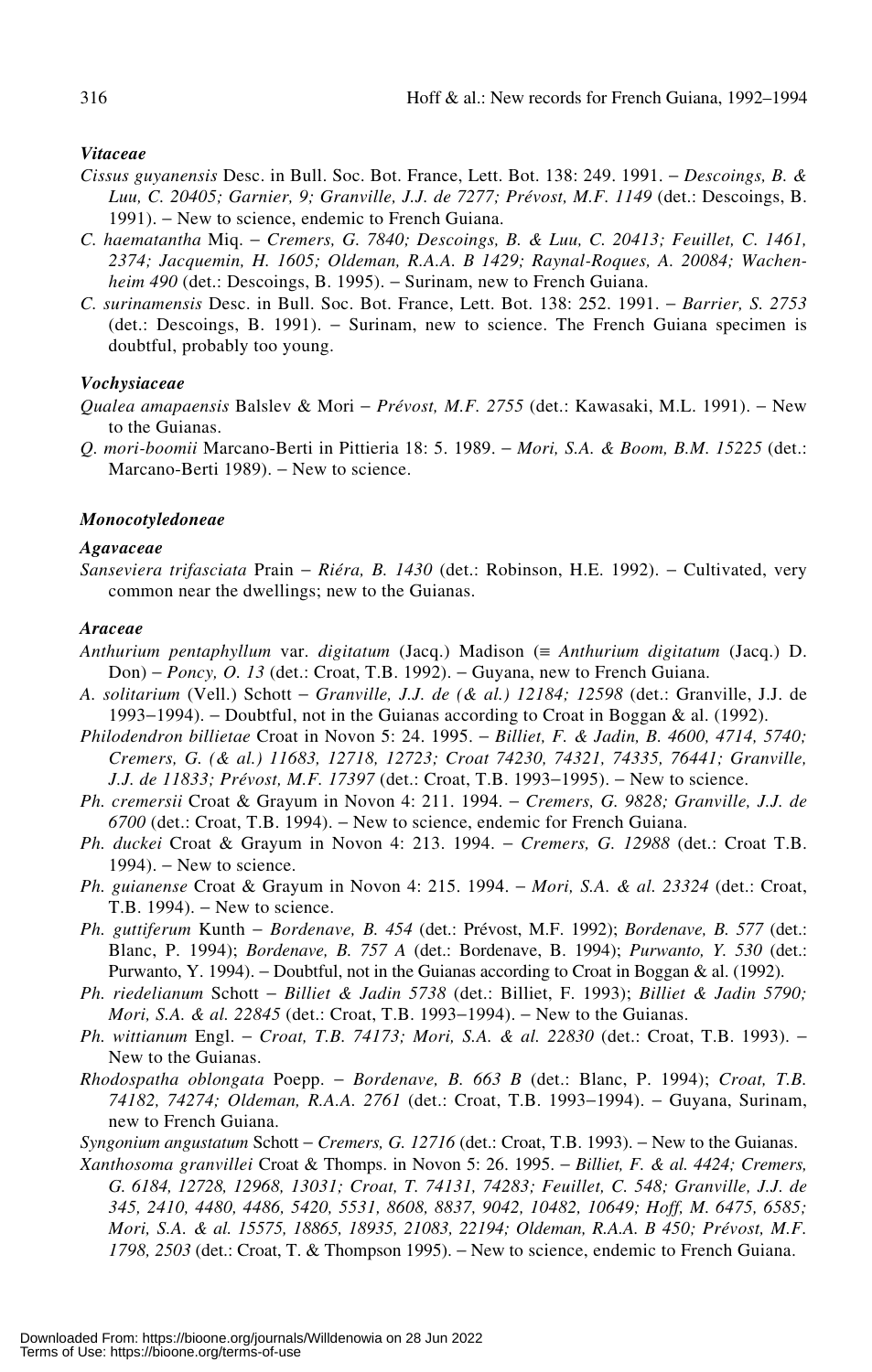#### *Arecaceae*

- *Astrocaryum gynacanthum* Mart. − *Bordenave, B. 552 B* (det.: Granville, J.J. de 1993); *Bordenave, B. 716* (det.: Granville, J.J. de 1994); *Cremers, G. 7966* (det.: Kahn, B. 1992); *Cremers, G. 11578* (det.: Granville, J.J. de 1992). − Guyana, new to French Guiana.
- *Bactris floccosa* Spruce − *Granville, J.J. de & al. 11991* (det.: Granville, J.J. de 1993). − New to the Guianas.
- *B. geonomoides* Drude − *Granville, J.J. de & al. 11992* (det.: Granville, J.J. de 1993); *Granville, J.J. de 12630* (det.: Granville, J.J. de 1994); *Hoff, M. 6804* (det.: Granville, J.J. de 1992). − New to the Guianas.

*Geonoma arundinacea* Mart. − *Granville, J.J. de 4803* (det.: Read, R.W. 1993. − New to the Guianas.

- *G. fusca* Wess. Boer − *Granville, J.J. de 4285* (det.: Read, R.W. 1993). − Guyana, new to French Guiana.
- *Scheelea macrolepis* Burret − *Grenand, P. 1249* (det.: Granville, J.J. de 1992). − New to the Guianas.

## *Bromeliaceae*

*Ananas nanus* (L.B. Sm.) L.B. Sm. − *Larpin, D. 756* (det.: Larpin, D. 1992). − (≡ *Ananas ananassoides* var. *nanus* L.B. Sm. = *Ananas ananassoides* (Baker) L.B. Sm.). − Doubtful taxon.

#### *Burmanniaceae*

*Burmannia flava* Mart. − *Riéra, B. 1159* (det.: Maas, P.J.M. 1992). − Guyana, Surinam, new to French Guiana.

## *Commelinaceae*

*Murdannia nudiflora* (L.) Brenan − *Cremers, G. 13028* (det.: Cremers, G. 1993). − Surinam, new to French Guiana.

## *Cyclanthaceae*

*Stelestylis surinamensis* Harling − *Cremers, G. 12297, 13063; Granville, J.J. de 4099, 4316; Larpin, D. 491, 902; Oldeman, R.A.A. B 2612; Sarthou, C. 247; Villiers, J.F. 4047* (det.: Blanc, P. 1993). – Surinam, new to French Guiana.

#### *Cyperaceae*

- *Cyperus hermaphroditus* (Jacq.) Standley − Cited by Lemée (1955: 171) as *Mariscus tovarii* Kunth) − Guyana, confirmed for French Guiana.
- *Lagenocarpus guianensis* Nees − *Hoff, M. & Cremers, G. 5689* (det.: Thomas W. 1994). − Guyana, Surinam, new to French Guiana.
- *Rhynchospora amazonica* subsp. *guianensis* (Kük.) T. Koyama (= *Ephippiorhynchium longirostre* Nees) − *Chapuis, J. 39* (det.: Granville J.J. de 1994). − Guyana, confirmed for French Guiana.
- *Scleria macrogyne* C.B. Clarke − *Cremers, G. & Petronelli, P. 11733* (det.: Goetghebeur, P. 1993). − Guyana, Surinam, new to French Guiana.
- *S. tepuiensis* Core − *Granville, J.J. de 3363; Mori, S.A. & al. 23241* (det.: Thomas, W. 1994). − Guyana, new to French Guiana.
- *S. triquetra* M.T. Strong in Novon 4: 300. 1994. − *Granville, J.J. de 9777* (det.: Strong M.T. 1994). – New to science.

#### *Heliconiaceae*

*Heliconia marginata* (Griggs) Pittier − *Mori, S.A. & al. 23811* (det.: Gracie, C.A. 1994). − Guyana, Surinam, new to French Guiana.

## *Marantaceae*

*Calathea masiorum* Kennedy in Brittonia 47: 156. 1995. − *Mori, S. A. & al. 22909* (det.: Kennedy, H. 1994); *Mori S.A. & al. 23836, 23904* (det.: Mori, S. A. 1994). − New to science.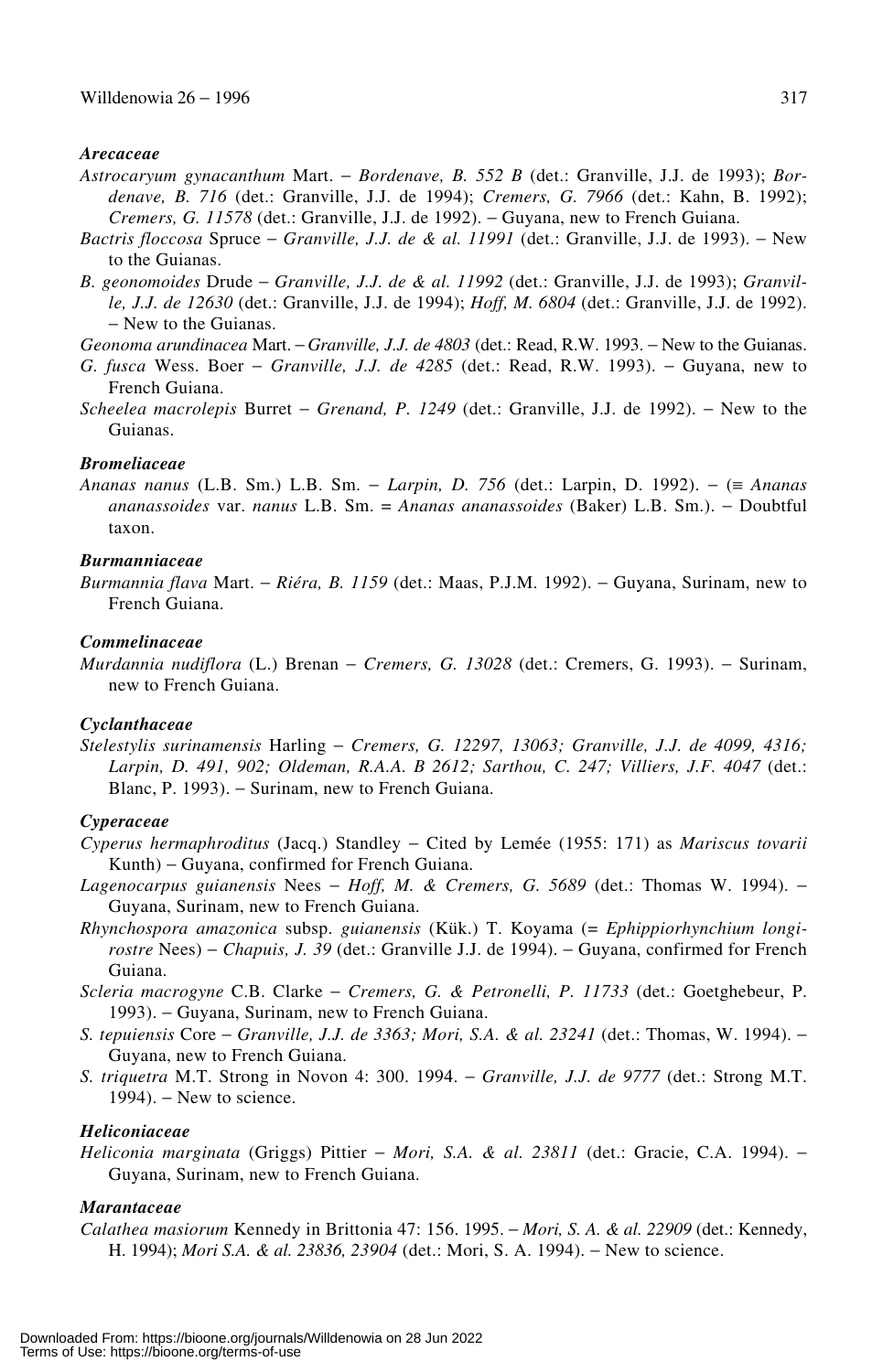- *C. mansonis* Körn. − *Cremers, G. 7555; Granville, J. J. de 344; Oldeman, R.A.A. 2759* (det.: Andersson, L. 1993). − Surinam, confirmed for French Guiana.
- *C. microcephala* (Poepp. & Endl.) Körn. (probably = *Calathea micans* (Mathieu) Körnicke, according to Cremers & Hoff 1994). − *Cremers, G. & al. 13011* (det.: Granville, J.J. de 1993); *Fleury, M. 892* (det.: Andersson, L. 1992); *Granville, J.J. de 11662* (det.: Granville, J.J. de 1992). − Confirmed for French Guiana.
- *C. propinqua* (Poepp. & Endl.) Körn. − *Billiet & Jadin 5789* (det.: Cremers, G. 1993); *Cremers, G. (et al.) 6721, 11987* (det.: Andersson, L. 1992−1993); *Granville, B 4431* (det.: Mori, S.A. 1992); *Granville, J.J. de & al. 11821* (det.: Granville, J.J. de 1993*); Maas, P.J.M. & al.* 2205<sup></sup> (det.: Maas, P.J.M. 1992). − Guyana, Surinam, new to but common in French Guiana.
- *C. zingiberina* Körn. − *Granville, J.J. de 5419* (det.: Andersson, L. 1993). − Guyana, Surinam, confirmed for French Guiana.
- *Maranta divaricata* Roscoe *Granville, J.J. de & al. 12166* (det.: Granville, J.J. de 1993). Doubtful, not in Guiana according to Kennedy in Boggan & al. 1992, probably *Maranta rupicola* L. Andersson.

## *Orchidaceae*

- *Cryptarrhena lunata* R. Br. − *Ek, R.C. & Montfoort, D. 119* (det.: Christenson, E.A. 1993). − Confirmed for French Guiana.
- *Dichaea muricata* (Sw.) Lindl. − *Ek, R.C. & Montfoort, D. 144; Mori, S.A. & al. 21041* (det.: Christenson, E.A. 1992−1993). − Doubtful, rejected name according to Christenson in Boggan & al. (1992).
- *Encyclia fragrans* var. *aemula* (Lindl.) Dressler − *Ek, R.C. & Montfoort, D. 72* (det.: Christenson, E.A. 1993). – New to French Guiana.
- *Epidendrum aristatum* Hook. − *Feuillet, C. & al. 10130* (det.: Christenson, E.A. 1992). − New to the Guianas, but probably numbering error, *Feuillet C. & al. 10130* is a *Melastomataceae*.
- *E. ecostatum* Pabst − *Determann, R.O. 119; Granville, J.J. de & al. 7815* (det.: Christenson, E.A. 1993). − New to the Guianas.
- *E. oldemanii* Christenson in Brittonia 46: 54. 1994. − *Mori, S.A. & al. 22345, 22915* (det.: Christenson, E.A. 1993). − New to science.
- *E. unguiculatum* (C. Schweinf.) Garay & Dunst. − *Cremers, G. 6492, 13027; Determann, R.O. 73; Granville, J.J. de, 1655, 1865* (det.: Christenson, E.A. 1993); *Granville, J.J. de 2218* (det.: Leonard, E.C. 1993); *Granville, J.J. de (& al.) 5431, 7572, 8871; Jacquemin, H. 1577, 1822; Lescure, J.P. 167; Moretti, C. 505; Mori, S.A. 20999; Sastre C. 4393; Veyret, Y. 1415* (det.: Christenson, E.A. 1993). − Surinam, new to French Guiana.
- *Gongora pleiochroma* Reichenb. f. − *Mori, S.A. 20994* (det.: Christenson, E.A. 1992). − Guyana, new to French Guiana.
- *Koellensteinia hyacinthoides* Schlecht. − *Granville, J.J. de 11634* (det.: Moonen, J. 1992). − Surinam, new to French Guiana.
- *Maxillaria brachybulbon* Schlecht. − *Mori, S.A. & al. 22309* (det.: Christenson, E.A. 1992). − New to the Guianas.
- *M. porrecta* Lindl. *Granville, J.J. de & al. 10744* (det.: Carnevali, G. 1994). Guyana, new to French Guiana.
- *Pelexia delicatula* Szlach. & Veyret in Fragm. Florist. Geobot. 39: 471. 1994. − *Oldeman, R.A.A. 2785* (det.: Szlachetko, D.L. & Veyret, Y. 1994). – New to science, endemic to French Guiana.
- *Pleurothallis archidiaconi* Ames − *Cremers, G. 12758* (det.: Luer, C.A. 1993); *Mori, S.A. & al.* 2*3131* (det.: Christenson, E.A. 1994). – New to the Guianas.
- *P. barthelemyi* C.A. Luer in Bull. Mus. Natl. Hist. Nat., B, Adansonia 16: 231. 1995. − *Luer, C.A. & al. 12241* (det.: Luer, C.A. 1994−1995). − New to science, endemic to French Guiana.
- *P. breviscapa* C. Schweinf. − *Cremers, G. 13087* (det.: Luer, C.A. 1993). − Guyana, new to French Guiana.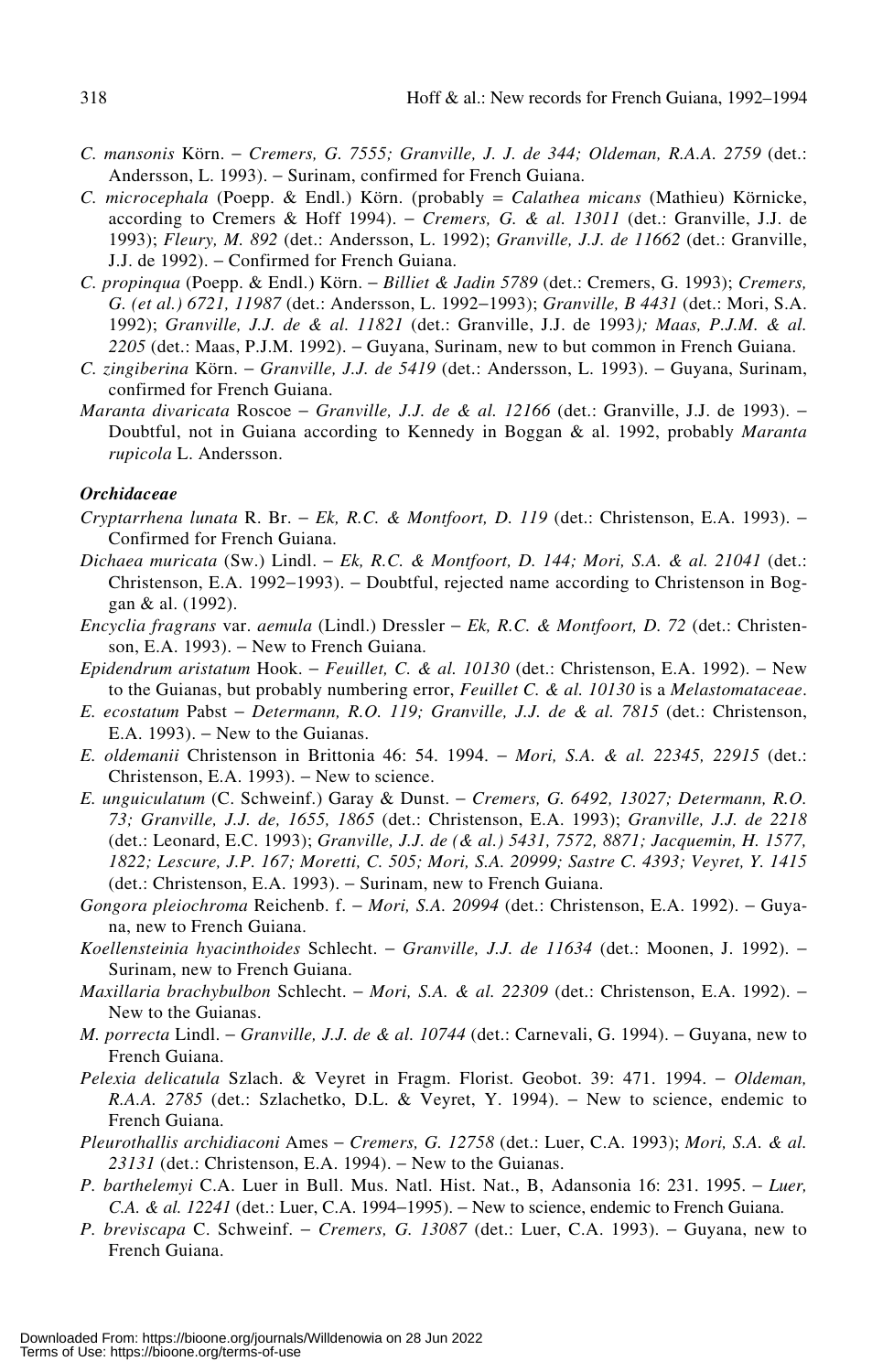- *Sarcoglottis degranvillei* Szlach. & Veyret in Fragm. Florist. Geobot. 39: 473. 1994. − *Granville, J.J. de 2437; Sagot, P.A. 1021* (det.: Szlachetko, D.L. & Veyret, Y. 1994). − New to science, endemic to French Guiana.
- *Schomburgkia marginata* Lindl. − *Granville, J.J. de & al. 9813* (det.: Christenson, E.A. 1992); *Mori, S.A. & al. 21627* (det.: Christenson, E.A. 1993); *Granville, J.J. de 12591* (det.: Granville, J.J. de 1994. − Guyana, Surinam, new to French Guiana.
- *Sobralia fimbriata* Poepp. & Endl. − *Determann, R.O. 126* (det.: Christenson, E.A. 1993). − Surinam, new for French Guiana.
- *Vanilla barrereana* Szlach. & Veyret in Bull. Mus. Natl. Hist. Nat., B, Adansonia 16: 220. 1995. − *Cremers 4523* (det.: Szlachetko, D.L. & Veyret, Y. 1994. − New to science, endemic to French Guiana.
- *V. pompona* Schiede − *Cremers, G. & al. 13016* (det.: Christenson E.A. 1994). − Guyana, Surinam, confirmed for French Guiana.
- *V. porteresiana* Szlach. & Veyret in Bull. Mus. Natl. Hist. Nat., B, Adansonia 16: 219. 1995. − *Oldeman, R.A.A. 2087* (det.: Szlachetko, D.L. & Veyret, Y. 1994). – New to science, endemic to French Guiana.

#### *Poaceae*

- *Digitaria bicornis* (Lam.) Roem. & Schult. − *Albertini, S. 91* (det.: Albertini S. 1994). − Doubtful according to Judziewicz (1990), probably *D. ciliaris* (Retz.) Koeler or *D. nuda* Schumach.
- *Paspalum distichum* L. − *Cremers, G. 7110* (det.: Gouda, E.J. 1994); *Le Goff, A. 176* (det.: Le Goff, A. 1992). – Guyana, Surinam, new to French Guiana.
- *Phyllostachys bambusoides* Siebold & Zucc. − *Mori, S.A. & al. 22709* (det.: Prance, G.T. 1993). − Doubtful, cultivated or misidentification?
- *Tripsacum andersonii* J.R. Gray − *Mori, S.A. & Gracie, C.A. 18423* (det.: Judziewicz, E.J. 1993). − New to the Guianas, omitted by Boggan & al. (1992).

#### *Rapateaceae*

- *Rapatea saülensis* B.M. Boom in Brittonia 46: 314. 1994. − *Cremers, G. & al. 12998* (det.: Boom, B.M. 1994). − New to science, endemic to French Guiana.
- *Spathanthus unilateralis* var. *jenmani* (N.E. Br.) Maguire − *Granville, J.J. de 12540* (det.: Granville, J.J. de 1994). − Guyana, new to French Guiana.

#### *Smilacaceae*

*Smilax saulensis* J.D. Mitchell in Brittonia 46: 225. 1994. − *Irwin 48597; Mori, S.A. 18594* (det.: Mitchell, J.D. 1994). − New to science, endemic to French Guiana.

#### **Acknowledgements**

The authors thank all the specialists who have sent their new determinations, in particular Dr Scott A. Mori as far as the Saül area is concerned and the whole team of the "Flora of the Guianas" and the department "Biological Diversity of the Guianas", Smithsonian Institution. To Mme Catherine Vollmer the authors are grateful for the English translation.

## **References**

- Berg, C. C. 1992: Flora of the Guianas, Ser. A, 11: *Ulmaceae, Moraceae, Cecropiaceae, Urticaeae, Casuarinaceae*. – Koenigstein.
- Boggan, J., Funk, V., Kelloff, C., Hoff, M., Cremers, G. & Feuillet, C. 1992: Checklist of the plants of the Guianas (Guyana, Surinam, French Guiana). – Washington.
- Cowan, R. S. & Lindeman, J. C. 1989: Flora of the Guianas, Ser. A, 7: *Caesalpiniaceae* p.p. Koenigstein.